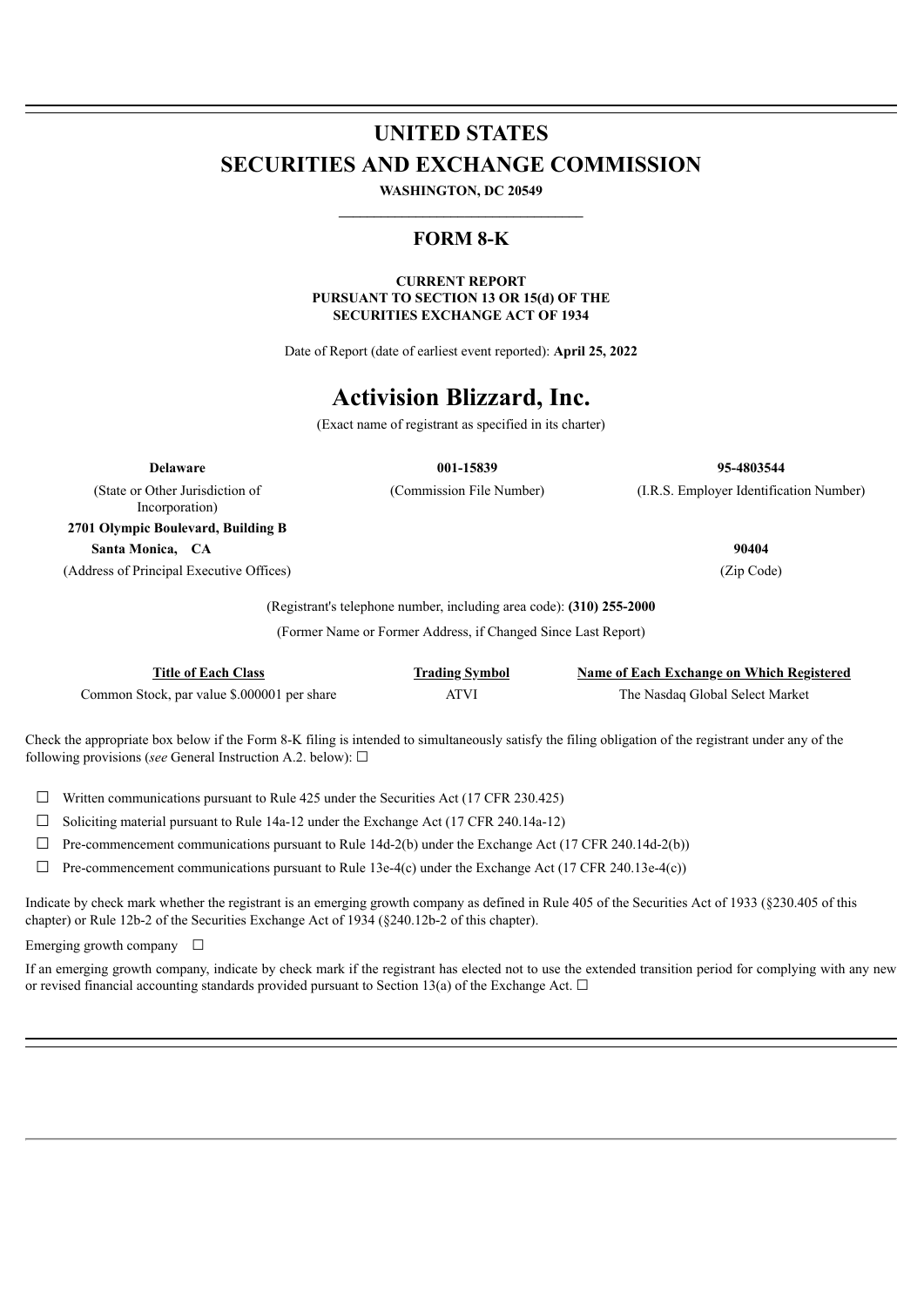Certain Information Not Filed. The information in Item 2.02 of this Form 8-K and Exhibit 99.1 attached to this Form 8-K shall not be deemed "filed" for purposes of Section 18 of the Securities Exchange Act of 1934, nor shall such Item 2.02 or such Exhibit 99.1 or any of the information contained therein be deemed incorporated by reference in any filing under the Securities Exchange Act of 1934 or the Securities Act of 1933, except as shall be expressly set *forth by specific reference in such filing.*

## **Item 2.02 Results of Operations and Financial Condition.**

On April 25, 2022, Activision Blizzard, Inc. (the "Company") issued a press release announcing results for the Company for the fiscal quarter ended March 31, 2022. A copy of the press release is attached hereto as Exhibit 99.1.

## **Item 9.01 - Financial Statements and Exhibits**

(d) Exhibits

- 99.1 Press Release dated April 25, 2022 [\(furnished](#page-3-0) not filed)
- 104 Cover Page Interactive Data File (embedded within the Inline XBRL document)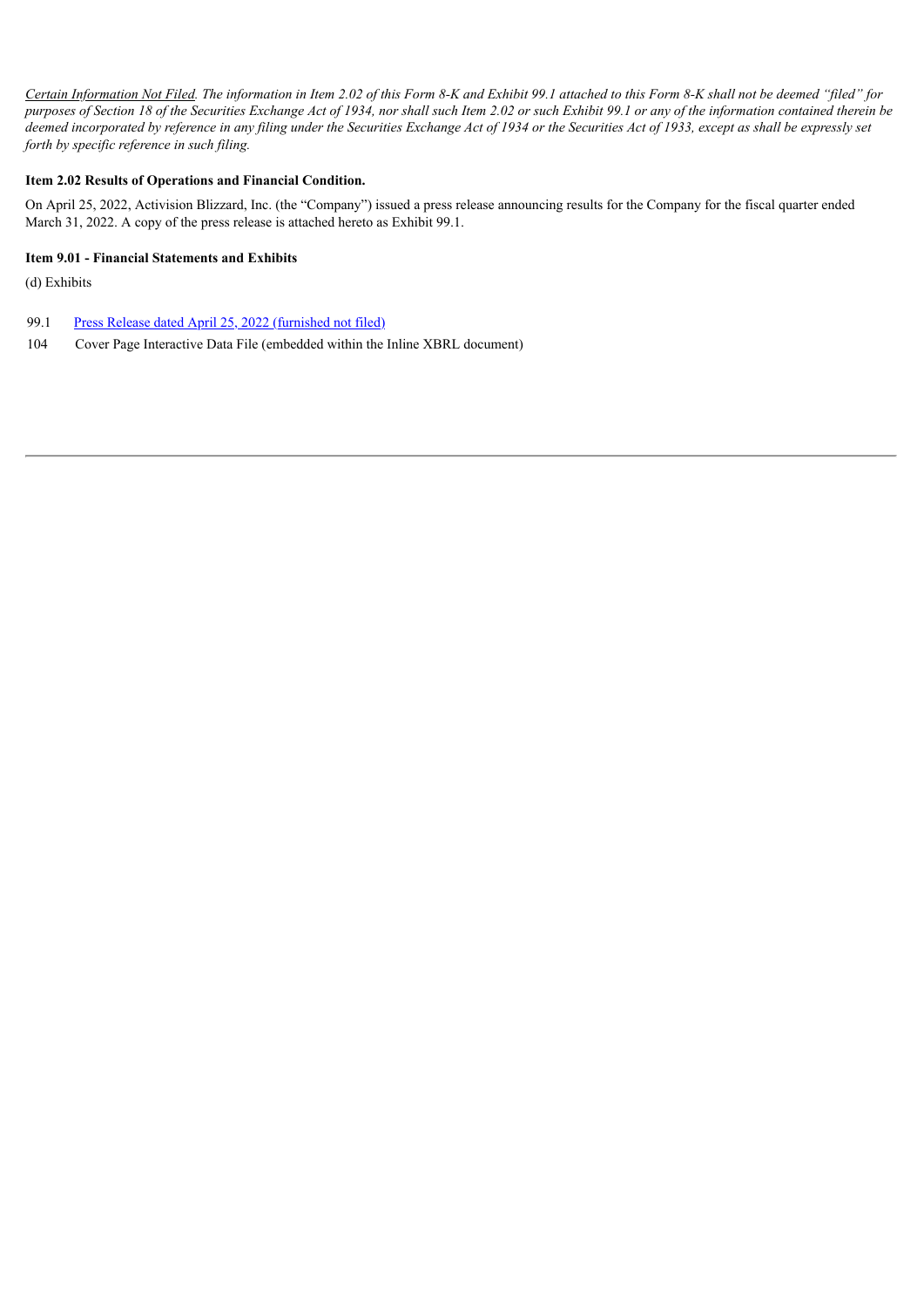## **SIGNATURE**

Pursuant to the requirements of the Securities Exchange Act of 1934, the registrant has duly caused this report to be signed on its behalf by the undersigned hereunto duly authorized.

Date: April 25, 2022

# ACTIVISION BLIZZARD, INC.

By: /s/ Armin Zerza

Armin Zerza Chief Financial Officer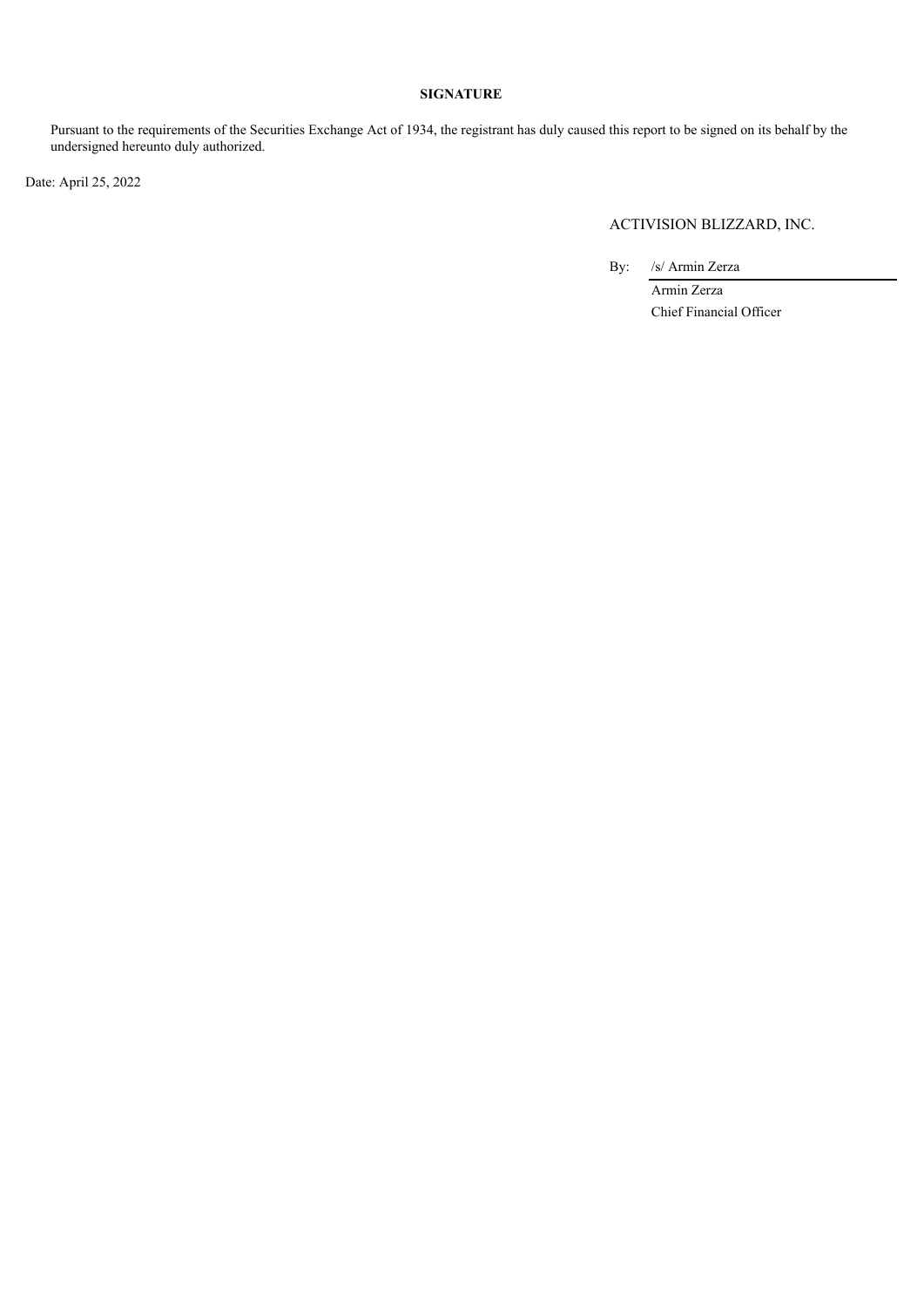1

 $\overline{\phantom{a}}$ 

## **ACTIVISION BLIZZARD ANNOUNCES FIRST QUARTER 2022 FINANCIAL RESULTS**

<span id="page-3-0"></span>Santa Monica, CA – April 25, 2022 – Activision Blizzard, Inc. (Nasdaq: ATVI) today announced first quarter 2022 results.

## **Financial Metrics**

|                                       | Q1       |          |  |  |  |  |  |
|---------------------------------------|----------|----------|--|--|--|--|--|
| (in millions, except EPS)             | 2022     | 2021     |  |  |  |  |  |
| <b>GAAP Net Revenues</b>              | \$1,768  | \$2,275  |  |  |  |  |  |
| Impact of GAAP deferrals <sup>A</sup> | \$(287)  | \$(209)  |  |  |  |  |  |
|                                       |          |          |  |  |  |  |  |
| <b>GAAP EPS</b>                       | \$0.50   | \$0.79   |  |  |  |  |  |
| Non-GAAP EPS                          | \$0.64   | \$0.98   |  |  |  |  |  |
| Impact of GAAP deferrals <sup>A</sup> | \$(0.26) | \$(0.14) |  |  |  |  |  |

Please refer to the tables at the back of this earnings release for a reconciliation of the company's GAAP and non-GAAP results.

For the quarter ended March 31, 2022, Activision Blizzard's net revenues presented in accordance with GAAP were \$1.77 billion, as compared with \$2.28 billion for the first quarter of 2021. GAAP net revenues from digital channels were \$1.59 billion. GAAP operating margin was 27%. GAAP earnings per diluted share was \$0.50, as compared with \$0.79 for the first quarter of 2021. On a non-GAAP basis, Activision Blizzard's operating margin was 34% and earnings per diluted share was \$0.64, as compared with \$0.98 for the first quarter of 2021.

Activision Blizzard generated \$642 million in operating cash flow for the quarter as compared with \$844 million for the first quarter of 2021.

Please refer to the tables at the back of this press release for a reconciliation of the company's GAAP and non-GAAP results.

## **Operating Metrics**

For the quarter ended March 31, 2022, Activision Blizzard's net bookings<sup>B</sup> were \$1.48 billion, as compared with \$2.07 billion for the first quarter of 2021. In-game net bookings<sup>c</sup> were \$1.01 billion, as compared with \$1.34 billion for the first quarter of 2021.

For the quarter ended March 31, 2022, overall Activision Blizzard Monthly Active Users (MAUs)<sup>D</sup> were 372 million.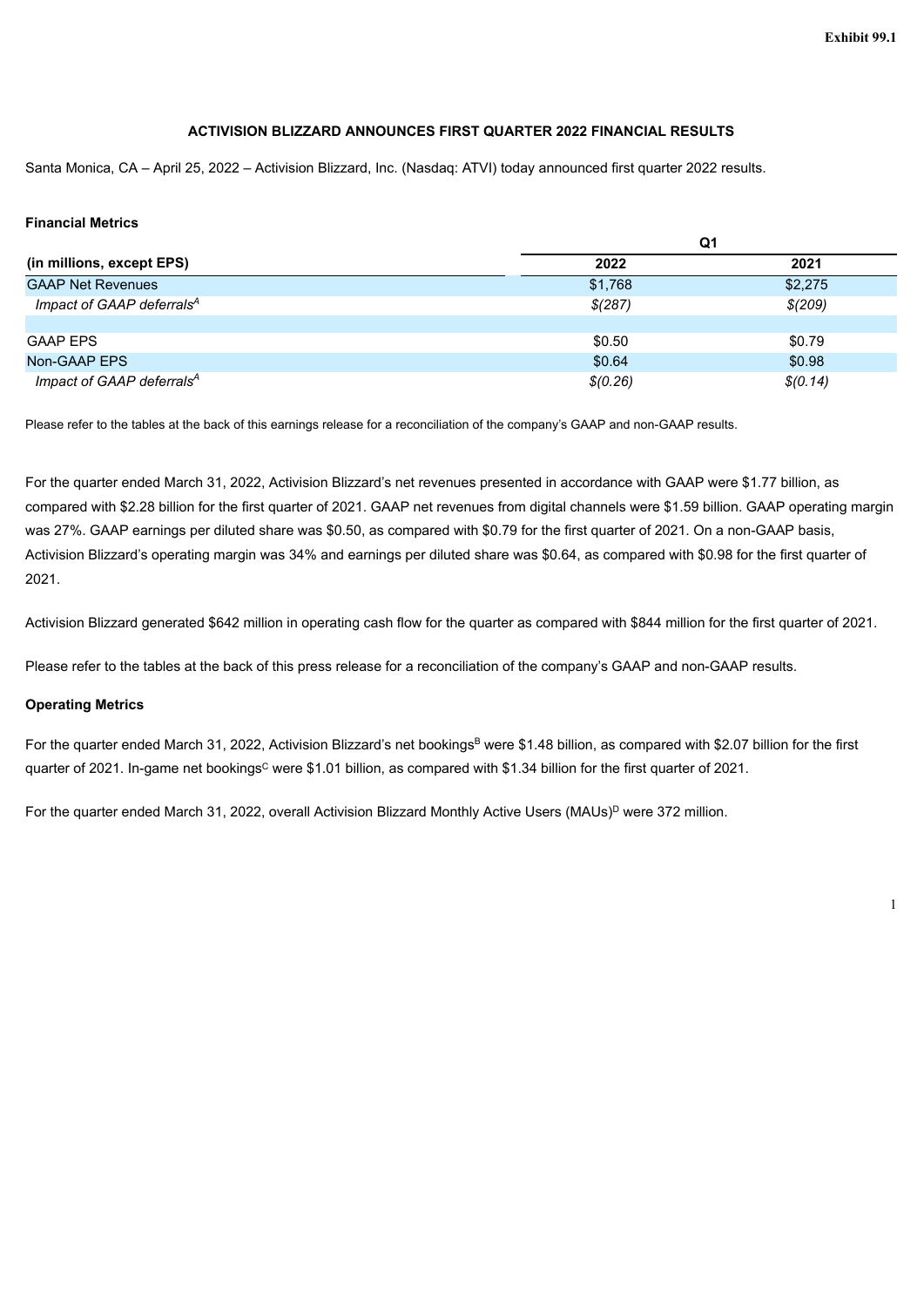## **Microsoft transaction**

As announced on January 18, 2022, Microsoft plans to acquire Activision Blizzard for \$95.00 per share, in an all-cash transaction. The transaction is subject to customary closing conditions and completion of regulatory review and Activision Blizzard's stockholder approval. The transaction, which is expected to close in Microsoft's fiscal year ending June 30, 2023, has been approved by the boards of directors of both Activision Blizzard and Microsoft.

## **Conference Call and Earnings Presentation**

In light of the proposed transaction with Microsoft, and as is customary during the pendency of an acquisition, Activision Blizzard will not be hosting a conference call, issuing an earnings presentation, or providing financial guidance in conjunction with its first quarter 2022 earnings release. For further detail and discussion of our financial performance please refer to our upcoming quarterly report on Form 10-Q for the quarter ended March 31, 2022.

#### **Selected Business Highlights**

Activision Blizzard continued to engage and connect its network of hundreds of million people worldwide in the first quarter. Financial performance declined year-over-year, primarily reflecting lower results for Call of Duty and product cycle timing at Blizzard, offsetting robust growth at King. The company incurred an increase in legal and other professional fees, primarily driven by costs associated with our proposed transaction with Microsoft. We continue to increase investment in our development resources in order to meet the demand from our players, and grew our developer headcount by several hundred people in the first quarter. Our teams are making strong progress on a broad pipeline of compelling content for established franchises, which we expect to drive renewed expansion in the business in the fourth quarter and longer term.

Activision Blizzard is committed to ensuring an inclusive and safe working environment for its employees, and in the first quarter continued to implement previously announced initiatives to strengthen its practices and policies. In March, the federal court approved the company's settlement with the EEOC, paving the way to compensate eligible complainants through an \$18 million fund. In April, the company announced the conversion of over 1,000 temporary workers to full-time employees, with most receiving increased wages and benefits. We also announced the appointment of Kristen Hines as the company's new Chief Diversity, Equity, and Inclusion Officer.

## *Activision*

• Call of Duty® net bookings on console and PC declined year-over-year in the first quarter, reflecting lower premium sales for Call of **Duty: Vanguard** versus the year ago title and lower engagement in **Call of Duty: Warzone™**. **Call of Duty Mobile** net bookings were little changed year-over-year.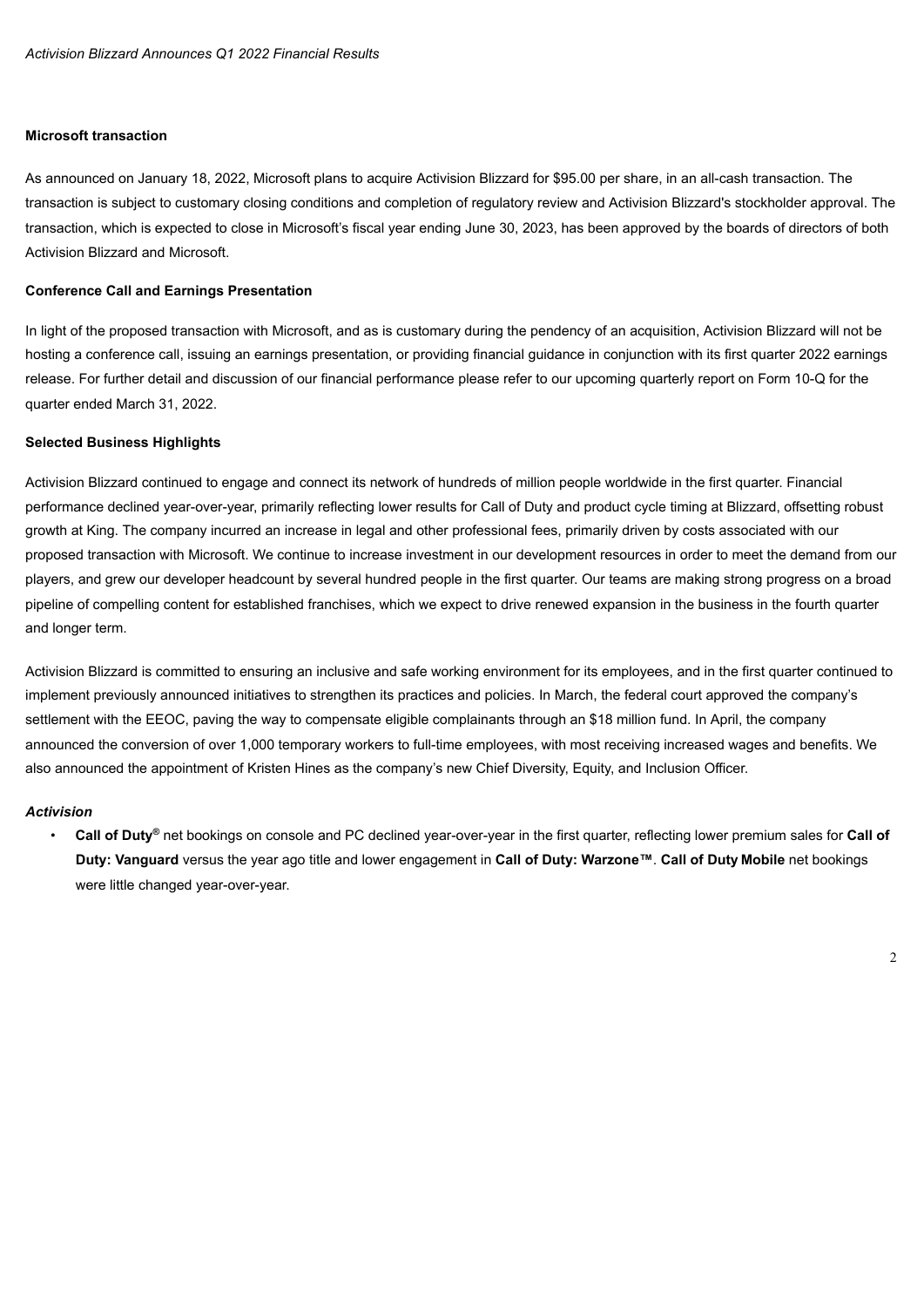- The **Call of Duty** teams delivered substantial gameplay improvements for **Vanguard** and **Warzone** in the first quarter. Development on this year's premium and **Warzone** experiences, led by Infinity Ward, is proceeding very well. This year's Call of Duty is a sequel to 2019's Modern Warfare®, the most successful Call of Duty title to date, and will be the most advanced experience in franchise history. The new free-to-play **Warzone** experience, which is built from the ground-up alongside the premium game, features groundbreaking innovations to be revealed later this year.
- Activision continued to rapidly expand its **Call of Duty** development resources in the first quarter. Its growing teams are focused on delivering even more compelling content to the community on PC and console, as well as expanding **Warzone** to the mobile platform.

## *Blizzard*

- Blizzard's first quarter financial results were lower year-over-year, primarily reflecting product cycle timing for the **Warcraft** ® franchise. Blizzard's teams reached important milestones across its key franchises in recent months, and the second quarter represents the start of a period of planned substantial releases across Blizzard's portfolio.
- Blizzard continues to work on numerous new experiences to delight and expand the **Warcraft** community. The newest **Hearthstone ®** expansion, **Voyage to the Sunken City™**, launched on April 12. Blizzard's teams are working on major new content for **World of**  $N$ arcraft® including World of Warcraft: Dragonflight, the innovative upcoming expansion for the modern game, and World of **Warcraft: Wrath of the Lich King® Classic**. Blizzard is also planning to unveil more details about its first **Warcraft** mobile experience in the coming weeks.
- **Diablo® Immortal**™ will launch on June 2, 2022 in most regions around the world, with the remaining regions in Asia-Pacific gaining access a few weeks later. Over 30 million people have already pre-registered for the game. In addition to offering a deep, authentic, and free-to-play Diablo experience on the mobile platform, Diablo Immortal will also be available free-to-play on Windows® PC, initially as an open beta starting on June 2, 2022, and will support cross-play and cross-progression.
- Development on Diablo 4 and Overwatch® 2 is also progressing well. Company-wide internal testing of Diablo 4 is underway, and external testing of the player-versus-player mode of **Overwatch 2** begins tomorrow, April 26, 2022.

## *King*

- King's teams continued to deliver compelling new content, features and events in the first quarter, driving year-over-year growth in engagement and player investment. King's in-game net bookings grew 8% year-over-year, driven by double-digit year-over-year growth for Candy Crush<sup>TM</sup>, King's largest franchise, in both cases building on strong growth in the prior year quarter.
- **Candy Crush** was the top-grossing game franchise in the U.S. app stores<sup>1</sup> for the 19<sup>th</sup> consecutive quarter.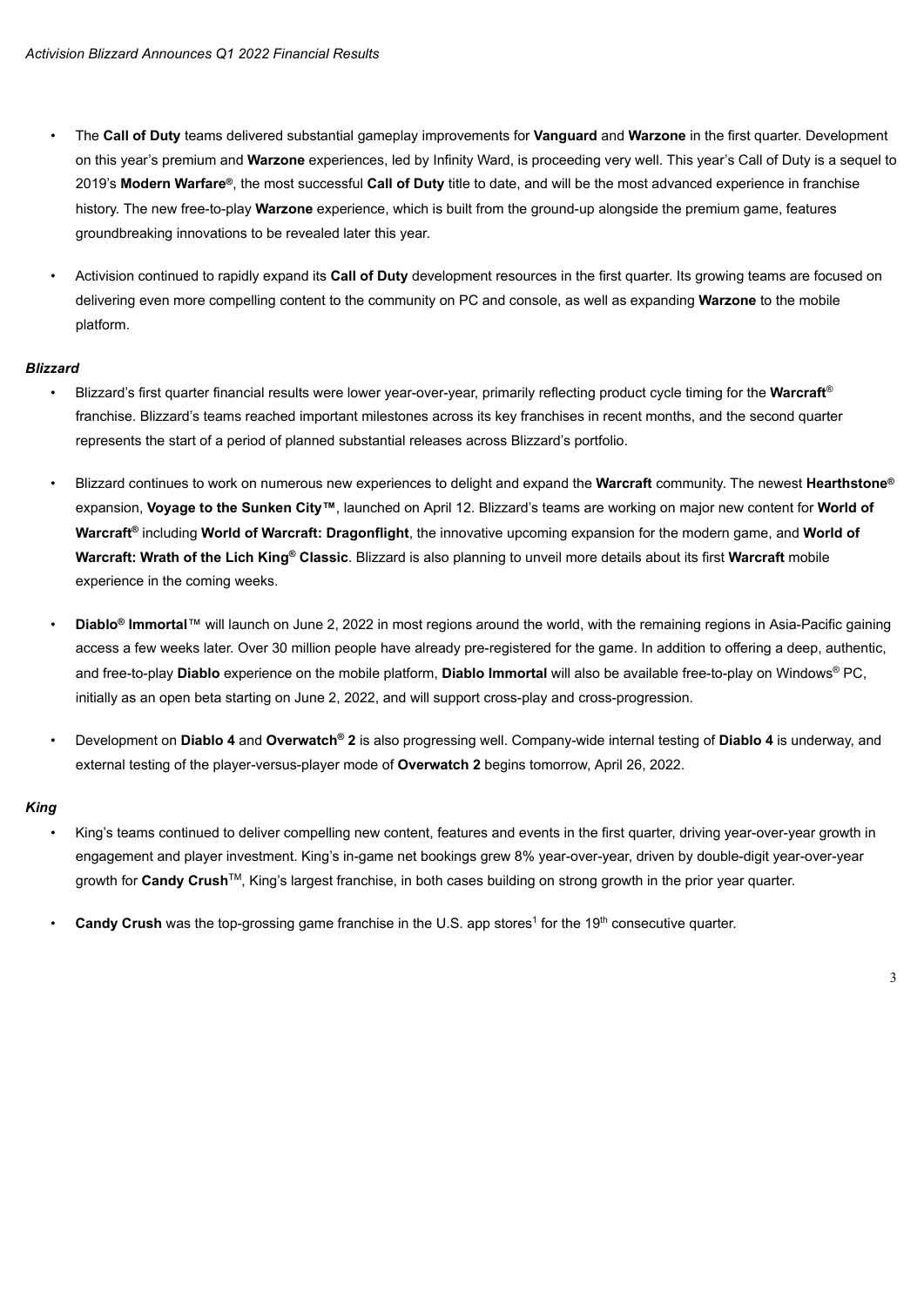- King's payer numbers again grew by a double-digit percentage year-over-year, driven by strong execution in Candy's features and live operations, effective user acquisition, and ongoing optimization of the **Candy Crush** in-game economy.
- King's advertising business continued to grow rapidly year-over-year, fueled by volume growth and ramping relationships with demand partners.

## *Balance Sheet and Dividend*

- Cash and short-term investments at the end of the first quarter stood at \$11.1 billion, and Activision Blizzard ended the quarter with a net cash position of approximately \$7.5 billion.
- As previously announced, the Board of Directors has declared a cash dividend of \$0.47 per common share, payable on May 6, 2022 to shareholders of record at the close of business on April 15, 2022.

## **About Activision Blizzard**

Our mission, to connect and engage the world through epic entertainment, has never been more important. Through communities rooted in our video game franchises we enable hundreds of millions of people to experience joy, thrill and achievement. We enable social connections through the lens of fun, and we foster purpose and a sense of accomplishment through healthy competition. Like sport, but with greater accessibility, our players can find purpose and meaning through competitive gaming. Video games, unlike any other social or entertainment media, have the ability to break down the barriers that can inhibit tolerance and understanding. Celebrating differences is at the core of our culture and ensures we can create games for players of diverse backgrounds in the 190 countries our games are played.

As a member of the Fortune 500 and as a component company of the S&P 500, we have an extraordinary track record of delivering superior shareholder returns for over 30 years.

Our enduring franchises are some of the world's most popular, including Call of Duty®, Crash Bandicoot™, Warcraft®, Overwatch®, Diablo®, StarCraft®, Candy Crush™, Bubble Witch™, Pet Rescue™ and Farm Heroes™. Our sustained success has enabled the company to support corporate social responsibility initiatives that are directly tied to our franchises. As an example, our Call of Duty Endowment has helped find employment for over 90,000 veterans.

Learn more information about Activision Blizzard and how we connect and engage the world through epic entertainment on the company's website, www.activisionblizzard.com.

<sup>1</sup> Based on App Annie Intelligence.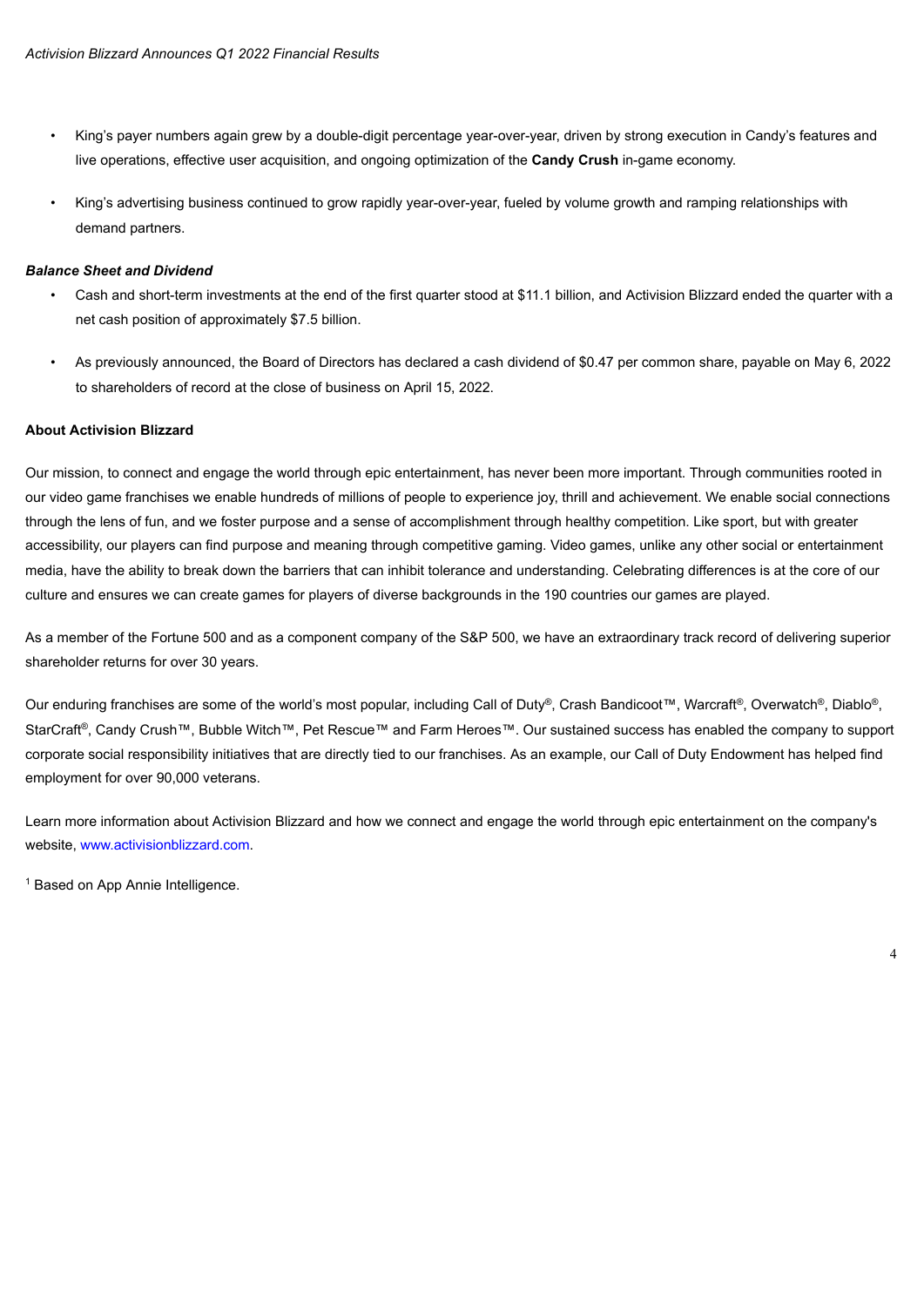<sup>A</sup> Net effect of accounting treatment from revenue deferrals on certain of our online-enabled products. Since certain of our games are hosted online or include significant online functionality that represents a separate performance obligation, we defer the transaction price allocable to the online functionality from the sale of these games and then recognize the attributable revenues over the relevant estimated service periods, which are generally less than a year. The related cost of revenues is deferred and recognized as an expense as the related revenues are recognized. Impact from changes in deferrals refers to the net effect from revenue deferrals accounting treatment for the purposes of revenues, along with, for the purposes of EPS, the related cost of revenues deferrals treatment and the related tax impacts. Internally, management excludes the impact of this change in deferred revenues and related cost of revenues when evaluating the company's operating performance, when planning, forecasting and analyzing future periods, and when assessing the performance of its management team. Management believes this is appropriate because doing so enables an analysis of performance based on the timing of actual transactions with our customers. In addition, management believes excluding the change in deferred revenues and the related cost of revenues provides a much more timely indication of trends in our operating results.

<sup>B</sup> Net bookings is an operating metric that is defined as the net amount of products and services sold digitally or sold-in physically in the period, and includes license fees, merchandise, and publisher incentives, among others, and is equal to net revenues excluding the impact from deferrals.

 $\circ$  In-game net bookings primarily includes the net amount of downloadable content and microtransactions sold during the period, and is equal to in-game net revenues excluding the impact from deferrals.

<sup>D</sup> Monthly Active User ("MAU") Definition: We monitor MAUs as a key measure of the overall size of our user base. MAUs are the number of individuals who accessed a particular game in a given month. We calculate average MAUs in a period by adding the total number of MAUs in each of the months in a given period and dividing that total by the number of months in the period. An individual who accesses two of our games would be counted as two users. In addition, due to technical limitations, for Activision and King, an individual who accesses the same game on two platforms or devices in the relevant period would be counted as two users. For Blizzard, an individual who accesses the same game on two platforms or devices in the relevant period would generally be counted as a single user. In certain instances, we rely on third parties to publish our games. In these instances, MAU data is based on information provided to us by those third parties, or, if final data is not available, reasonable estimates of MAUs for these third-party published games.

**Non-GAAP Financial Measures:** As a supplement to our financial measures presented in accordance with U.S. Generally Accepted Accounting Principles ("GAAP"), Activision Blizzard presents certain non-GAAP measures of financial performance. These non-GAAP financial measures are not intended to be considered in isolation from, as a substitute for, or as more important than, the financial information prepared and presented in accordance with GAAP. In addition, these non-GAAP measures have limitations in that they do not reflect all of the items associated with the company's results of operations as determined in accordance with GAAP.

Activision Blizzard provides net income (loss), earnings (loss) per share, and operating margin data and guidance both including (in accordance with GAAP) and excluding (non-GAAP) certain items. When relevant, the company also provides constant FX information to provide a framework for assessing how our underlying businesses performed excluding the effect of foreign currency rate fluctuations. In addition, Activision Blizzard provides EBITDA (defined as GAAP net income (loss) before interest (income) expense, income taxes, depreciation, and amortization) and adjusted EBITDA (defined as non-GAAP operating margin (see non-GAAP financial measure below) before depreciation). The non-GAAP financial measures exclude the following items, as applicable in any given reporting period and our outlook:

- expenses related to share-based compensation, including liability awards accounted for under ASC 718;
- the amortization of intangibles from purchase price accounting;
- fees and other expenses related to merger and acquisitions, including related debt financings, and refinancing of long-term debt, including penalties and the write off of unamortized discount and deferred financing costs;
- restructuring and related charges:
- other non-cash charges from reclassification of certain cumulative translation adjustments into earnings as required by GAAP;
- the income tax adjustments associated with any of the above items (tax impact on non-GAAP pre-tax income is calculated under the same accounting principles applied to the GAAP pre-tax income under ASC 740, which employs an annual effective tax rate method to the results); and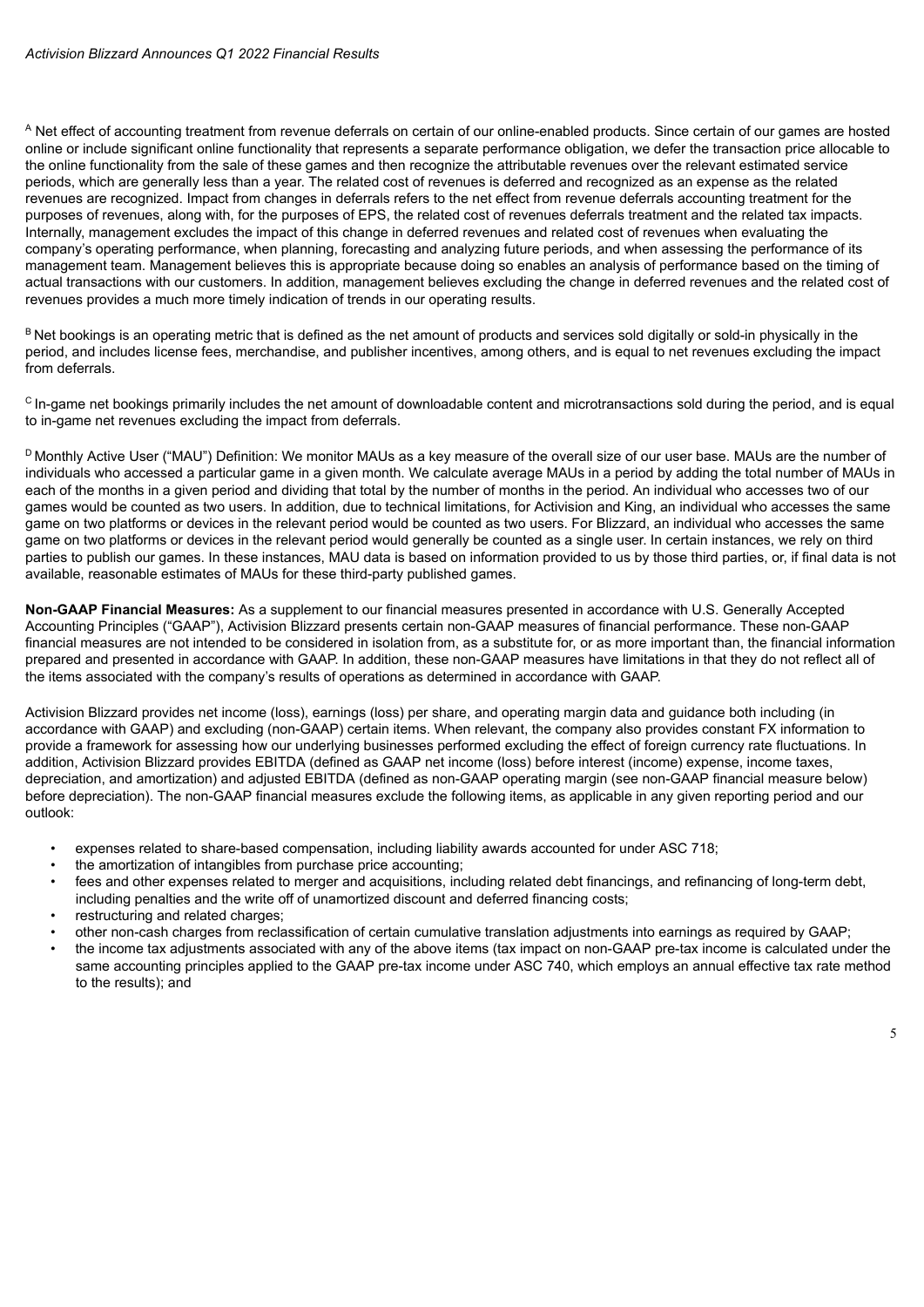• significant discrete tax-related items, including amounts related to changes in tax laws, amounts related to the potential or final resolution of tax positions, and other unusual or unique tax-related items and activities.

In the future, Activision Blizzard may also consider whether other items should also be excluded in calculating the non-GAAP financial measures used by the company. Management believes that the presentation of these non-GAAP financial measures provides investors with additional useful information to measure Activision Blizzard's financial and operating performance. In particular, the measures facilitate comparison of operating performance between periods and help investors to better understand the operating results of Activision Blizzard by excluding certain items that may not be indicative of the company's core business, operating results, or future outlook. Additionally, we consider quantitative and qualitative factors in assessing whether to adjust for the impact of items that may be significant or that could affect an understanding of our ongoing financial and business performance or trends. Internally, management uses these non-GAAP financial measures, along with others, in assessing the company's operating results, and measuring compliance with the requirements of the company's debt financing agreements, as well as in planning and forecasting.

Activision Blizzard's non-GAAP financial measures are not based on a comprehensive set of accounting rules or principles, and the terms non-GAAP net income, non-GAAP earnings per share, non-GAAP operating margin, and non-GAAP or adjusted EBITDA do not have a standardized meaning. Therefore, other companies may use the same or similarly named measures, but exclude different items, which may not provide investors a comparable view of Activision Blizzard's performance in relation to other companies.

Management compensates for the limitations resulting from the exclusion of these items by considering the impact of the items separately and by considering Activision Blizzard's GAAP, as well as non-GAAP, results and outlook, and by presenting the most comparable GAAP measures directly ahead of non-GAAP measures, and by providing a reconciliation that indicates and describes the adjustments made.

**Cautionary Note Regarding Forward-looking Statements:** The statements contained herein that are not historical facts are forward-looking statements including, but not limited to statements about: (1) projections of revenues, expenses, income or loss, earnings or loss per share, cash flow, or other financial items; (2) statements of our plans and objectives, including those related to releases of products or services; (3) statements of future financial or operating performance, including the impact of tax items thereon; (4) statements regarding the proposed transaction between Activision Blizzard and Microsoft (such transaction, "the proposed transaction with Microsoft"), including any statements regarding the expected timetable for completing the proposed transaction with Microsoft, the ability to complete the proposed transaction with Microsoft, and the expected benefits of the proposed transaction with Microsoft; and (5) statements of assumptions underlying such statements. Activision Blizzard, Inc. generally uses words such as "outlook," "forecast," "will," "could," "should," "would," "to be," "plan," "aims," "believes," "may," "might," "expects," "intends," "seeks," "anticipates," "estimate," "future," "positioned," "potential," "project," "remain," "scheduled," "set to," "subject to," "upcoming," and the negative version of these words and other similar words and expressions to help identify forward-looking statements. Forward-looking statements are subject to business and economic risks, reflect management's current expectations, estimates, and projections about our business, and are inherently uncertain and difficult to predict.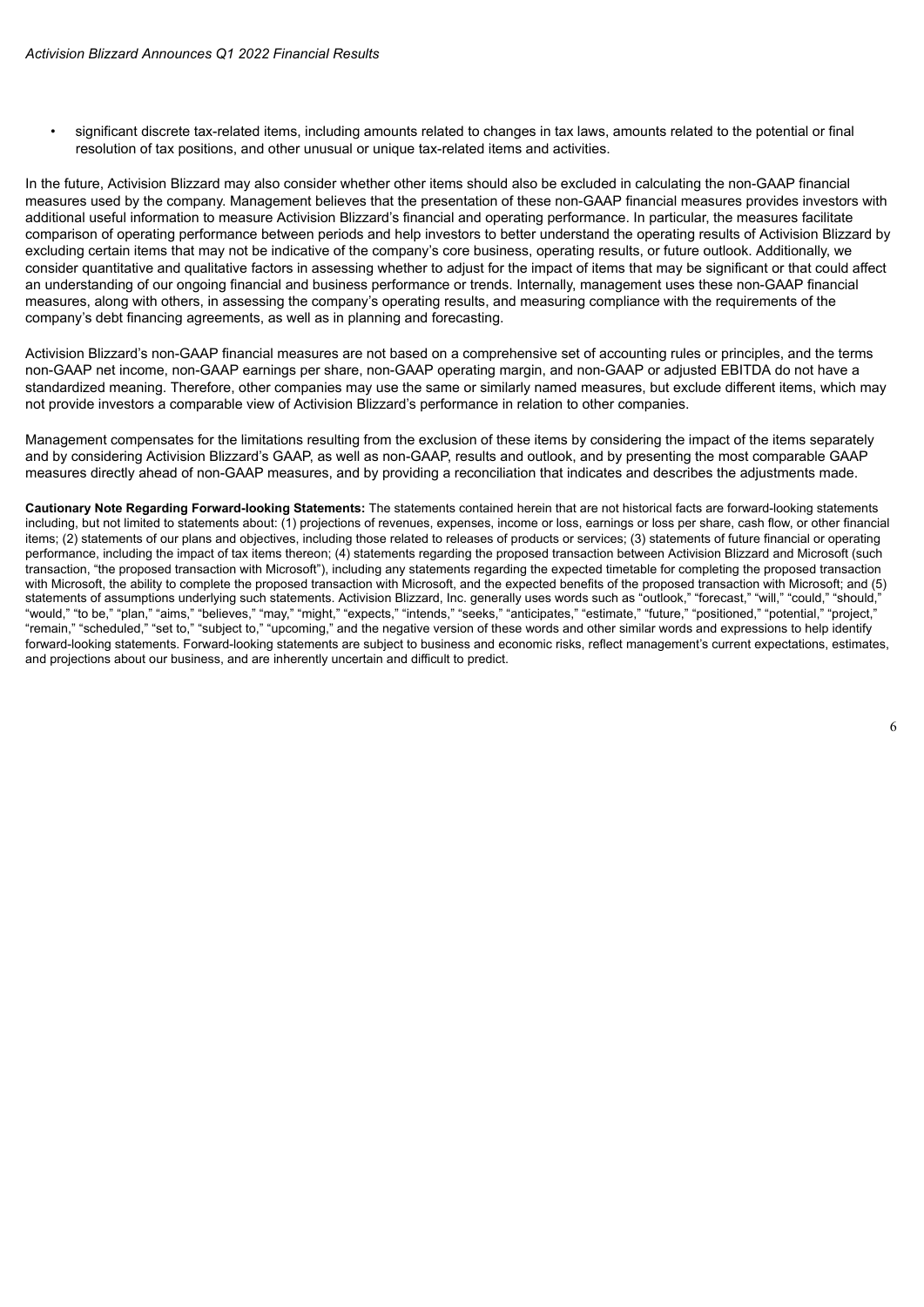#### *Activision Blizzard Announces Q1 2022 Financial Results*

We caution that a number of important factors, many of which are beyond our control, could cause our actual future results and other future circumstances to differ materially from those expressed in any forward-looking statements. Such factors include, but are not limited to: risk that the proposed transaction with Microsoft may not be completed in a timely manner or at all, which may adversely affect our business and the price of our common stock; the failure to satisfy the conditions to the consummation of the proposed transaction with Microsoft, including shareholder approval and the receipt of certain governmental and regulatory approvals; the occurrence of any event, change, or other circumstance that could give rise to the termination of the Agreement and Plan of Merger, dated as of January 18, 2022, by and among Activision Blizzard, Microsoft, and Anchorage Merger Sub Inc., a wholly owned subsidiary of Microsoft (the "Microsoft Merger Agreement"); the effect of the announcement or pendency of the proposed transaction with Microsoft on our business relationships, operating results, and business generally; risks that the proposed transaction with Microsoft disrupts our current plans and operations and potential difficulties in employee retention as a result of the proposed transaction with Microsoft; risks related to diverting management's attention from ongoing business operations; the outcome of any legal proceedings that have been or may be instituted against us related to the Microsoft Merger Agreement or the transactions contemplated thereby; restrictions during the pendency of the proposed transaction with Microsoft that may impact our ability to pursue certain business opportunities or strategic transactions; the potential for receipt of alternative acquisition proposals from potential acquirors; the global impact of the ongoing COVID-19 pandemic (including, without limitation, the potential for significant short- and long-term global unemployment and economic weakness and a resulting impact on global discretionary spending; potential strain on the retailers, distributors, and manufacturers who sell our physical products to customers and the platform providers on whose networks and consoles certain of our games are available; effects on our ability to release our content in a timely manner and with effective quality control; effects on our ability to prevent cyber-security incidents while our workforce is disbursed; effects on the operations of our professional esports leagues; the impact of large-scale intervention by the Federal Reserve and other central banks around the world, including the impact on interest rates; increased demand for our games due to stay-at-home orders and curtailment of other forms of entertainment, which may not be sustained and may fluctuate as stay-at-home orders are reduced, lifted, and/or reinstated; macroeconomic impacts arising from the long duration of the COVID-19 pandemic, including labor shortages and supply chain disruptions; and volatility in foreign exchange rates); our ability to consistently deliver popular, high-quality titles in a timely manner, which has been made more difficult as a result of the COVID-19 pandemic; our ability to satisfy the expectations of consumers with respect to our brands, games, services, and/or business practices; negative impacts on our business from concerns regarding our workplace; our ability to attract, retain, and motivate skilled personnel; competition; concentration of revenue among a small number of franchises; negative impacts from unionization or attempts to unionize by our workforce; rapid changes in technology and industry standards; increasing importance of revenues derived from digital distribution channels; our ability to manage the continued growth in the scope and complexity of our business; substantial influence of third-party platform providers over our products and costs; success and availability of video game consoles manufactured by third parties, including our ability to predict the consoles that will be most successful in the marketplace and develop commercially-successful products for those consoles; risks associated with the free-to-play business model, including our dependence on a relatively small number of consumers for a significant portion of revenues and profits from any given game; risks and uncertainties of conducting business outside the U.S., including the need for regulatory approval to operate, impacts on our business arising from the current conflict between Russia and Ukraine, the relatively weaker protection for our intellectual property rights, and the impact of cultural differences on consumer preferences; risks associated with the retail sales business model; our ability to realize the expected benefits of our recent restructuring actions; difficulties in integrating acquired businesses or otherwise realizing the anticipated benefits of strategic transactions; the seasonality in the sale of our products; fluctuation in our recurring business; risks relating to behavior of our distributors, retailers, development, and licensing partners, or other affiliated third parties that may harm our brands or business operations; our reliance on tools and technologies owned by third parties; risks associated with our use of open source software; risks associated with undisclosed content or features that may result in consumers' refusal to buy or retailers' refusal to sell our products; risks associated with objectionable consumer- or other third-partycreated content; outages, disruptions or degradations in our services, products, and/or technological infrastructure; data breaches, fraudulent activity, and other cybersecurity risks; significant disruption during our live events; risks related to the impacts of catastrophic events; climate change; provisions in our corporate documents that may make it more difficult for any person to acquire control of our company; ongoing legal proceedings related to workplace concerns and otherwise, including the impact of the complaint filed in 2021 by the California Department of Fair Employment and Housing alleging violations of the California Fair Employment and Housing Act and the California Equal Pay Act and separate investigations and complaints by other parties and regulators related to certain employment practices and related disclosures; successful implementation of the requirements of the court-approved consent decree with the Equal Employment Opportunity Commission; intellectual property claims; increasing regulation in key territories; regulation relating to the Internet, including potential harm from laws impacting "net neutrality"; regulation concerning data privacy, including China's recently passed Personal Information Protection Law; scrutiny regarding the appropriateness of our games' content, including ratings assigned by third parties; changes in tax rates and/or tax laws or exposure to additional tax liabilities; fluctuations in currency exchange rates; impacts of changes in financial accounting standards; insolvency or business failure of any of our business partners, which has been magnified as a result of the COVID-19 pandemic; risks associated with our reliance on discretionary spending; and the other factors included in "Risk Factors" included in Part I, Item 1A of our Annual Report on Form 10-K for the year ended December 31, 2021, filed with the U.S. Securities and Exchange Commission.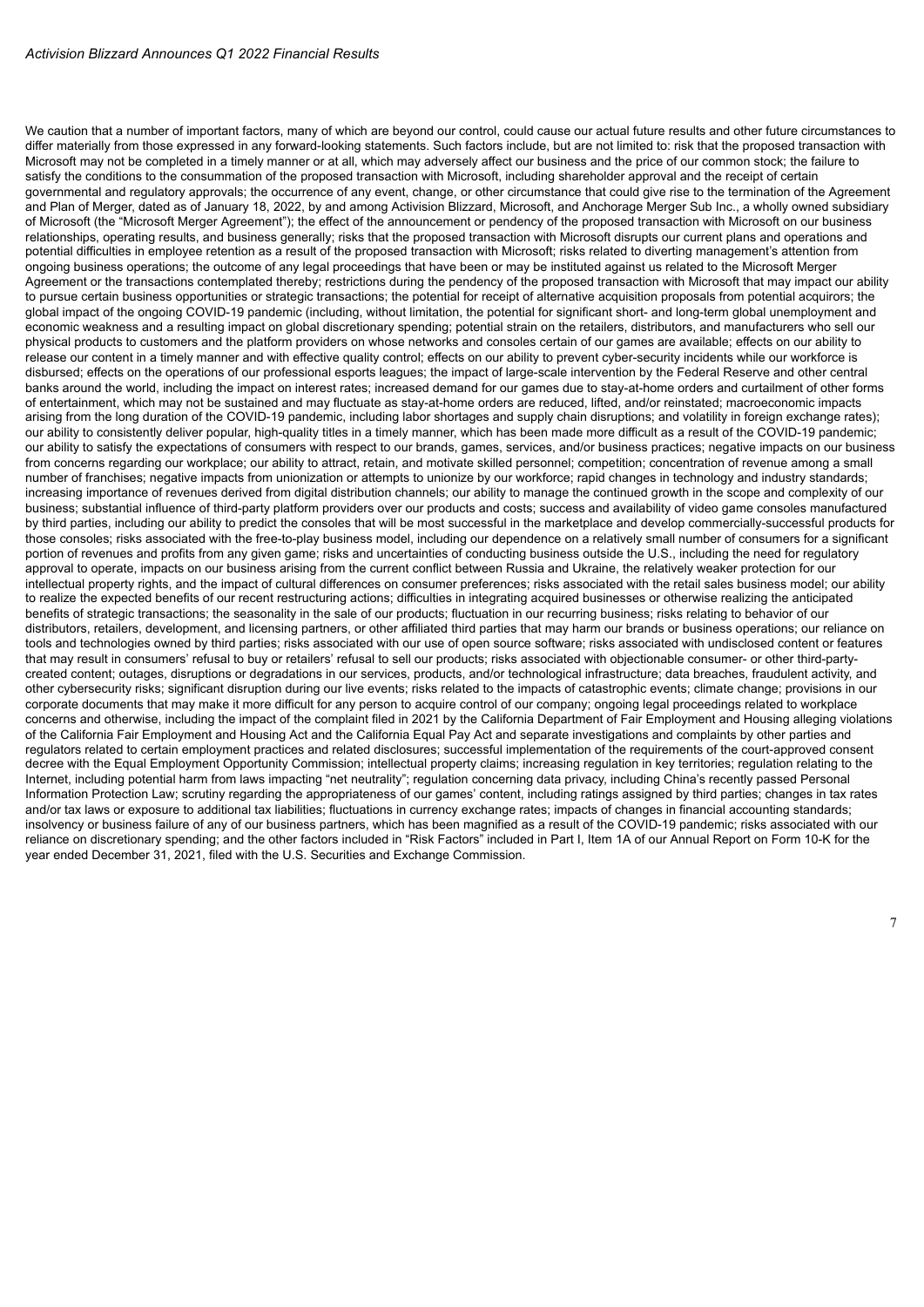The forward-looking statements contained herein are based on information available to Activision Blizzard, Inc. as of the date of this filing, and we assume no obligation to update any such forward-looking statements. Actual events or results may differ from those expressed in forward-looking statements. As such, you should not rely on forward-looking statements as predictions of future events. We have based the forward-looking statements contained herein primarily on our current expectations and projections about future events and trends that we believe may affect our business, financial condition, operating results, prospects, strategy, and financial needs. These statements are not guarantees of our future performance and are subject to risks, uncertainties, and other factors, some of which are beyond our control and may cause actual results to differ materially from current expectations.

#### **Additional Information and Where to Find It**

In connection with the transaction, Activision Blizzard has filed with the SEC and mailed to Activision Blizzard stockholders entitled to vote at the special meeting to approve the transaction a definitive proxy statement on March 21, 2022 (as amended or supplemented from time to time, the "definitive proxy statement"). INVESTORS AND SECURITY HOLDERS OF ACTIVISION BLIZZARD ARE URGED TO READ THESE MATERIALS (INCLUDING ANY AMENDMENTS OR SUPPLEMENTS THERETO) AND ANY OTHER RELEVANT DOCUMENTS IN CONNECTION WITH THE TRANSACTION THAT ACTIVISION BLIZZARD HAS FILED OR WILL FILE WITH THE SEC WHEN THEY BECOME AVAILABLE BECAUSE THEY DO OR WILL CONTAIN IMPORTANT INFORMATION ABOUT ACTIVISION BLIZZARD AND THE TRANSACTION. The definitive proxy statement and other relevant materials in connection with the transaction (when they become available), and any other documents filed by Activision Blizzard with the SEC, may be obtained free of charge at the SEC's website (http://www.sec.gov) or at Activision Blizzard's website (https://investor.Activision.com) or by writing to Activision Blizzard, Investor Relations, 2701 Olympic Boulevard, Building B, Santa Monica, CA 90404.

Activision Blizzard and certain of its directors and executive officers and other members of management and employees may be deemed to be participants in the solicitation of proxies from Activision Blizzard's stockholders with respect to the transaction. Information about Activision Blizzard's directors and executive officers and their ownership of Activision Blizzard's common stock is set forth in the definitive proxy statement. To the extent that holdings of Activision Blizzard's securities have changed since the amounts printed in the definitive proxy statement, such changes have been or will be reflected on Statements of Change in Ownership on Form 4 filed with the SEC. Information regarding the identity of the participants, and their direct or indirect interests in the transaction, by security holdings or otherwise, are set forth in the definitive proxy statement and other materials filed with the SEC in connection with the transaction.

Activision Blizzard, Inc.

Investors and Analysts: ir@activisionblizzard.com or Press: pr@activisionblizzard.com

###

(Tables to Follow)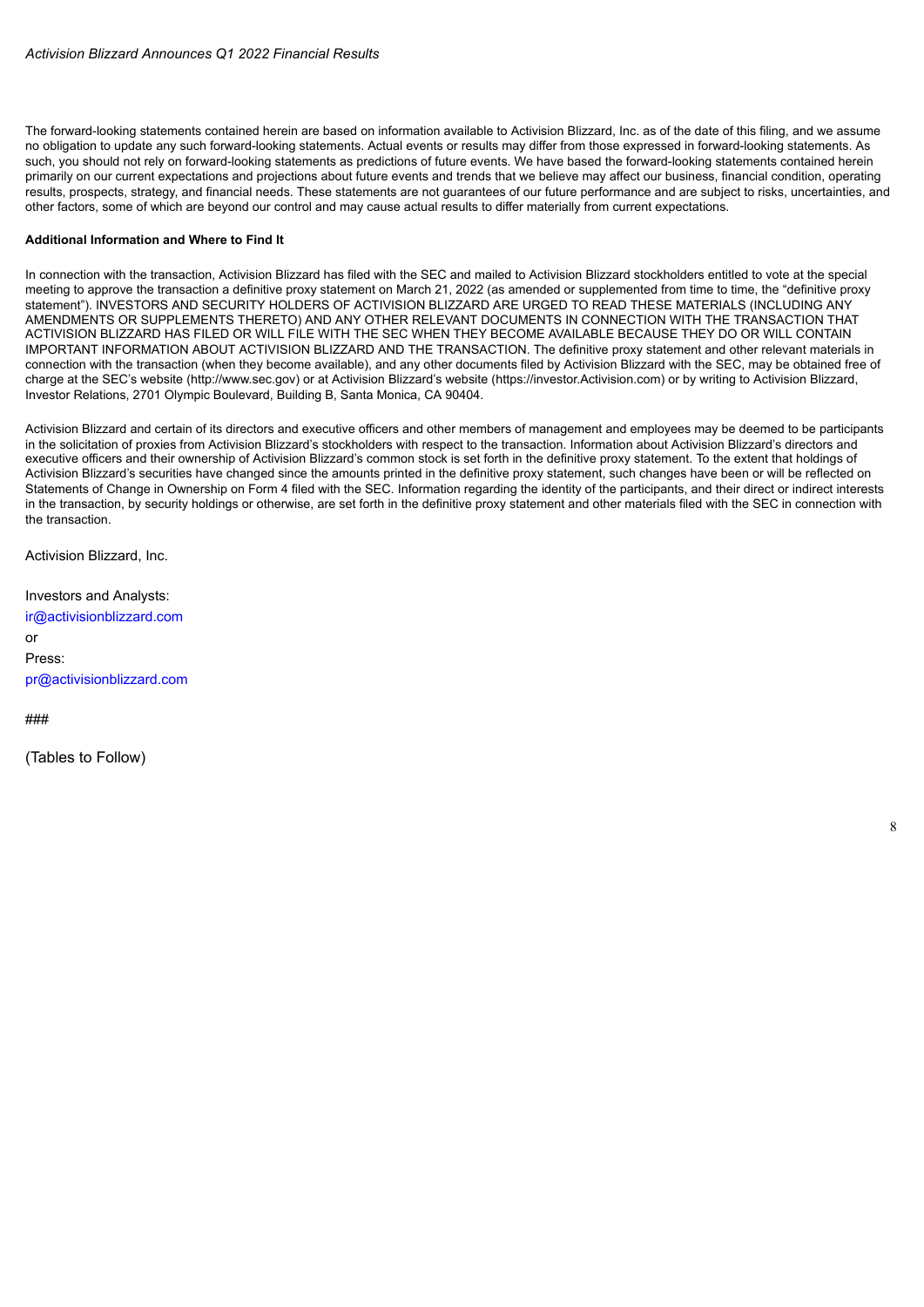## **ACTIVISION BLIZZARD, INC. AND SUBSIDIARIES CONDENSED CONSOLIDATED STATEMENTS OF OPERATIONS (Unaudited) (Amounts in millions)**

|                                                                      | Three Months Ended March 31, |       |              |       |  |  |  |  |
|----------------------------------------------------------------------|------------------------------|-------|--------------|-------|--|--|--|--|
|                                                                      |                              | 2022  |              | 2021  |  |  |  |  |
| <b>Net revenues</b>                                                  |                              |       |              |       |  |  |  |  |
| Product sales                                                        | \$                           | 386   | \$           | 675   |  |  |  |  |
| In-game, subscription, and other revenues <sup>1</sup>               |                              | 1,382 |              | 1,600 |  |  |  |  |
| Total net revenues                                                   |                              | 1,768 |              | 2,275 |  |  |  |  |
|                                                                      |                              |       |              |       |  |  |  |  |
| <b>Costs and expenses</b>                                            |                              |       |              |       |  |  |  |  |
| Cost of revenues-product sales:                                      |                              |       |              |       |  |  |  |  |
| Product costs                                                        |                              | 91    |              | 140   |  |  |  |  |
| Software royalties, amortization, and intellectual property licenses |                              | 81    |              | 112   |  |  |  |  |
| Cost of revenues—in-game, subscription, and other:                   |                              |       |              |       |  |  |  |  |
| Game operations and distribution costs                               |                              | 288   |              | 296   |  |  |  |  |
| Software royalties, amortization, and intellectual property licenses |                              | 19    |              | 30    |  |  |  |  |
| Product development                                                  |                              | 346   |              | 353   |  |  |  |  |
| Sales and marketing                                                  |                              | 252   |              | 237   |  |  |  |  |
| General and administrative                                           |                              | 214   |              | 282   |  |  |  |  |
| Restructuring and related costs                                      |                              | (2)   |              | 30    |  |  |  |  |
| Total costs and expenses                                             |                              | 1,289 |              | 1,480 |  |  |  |  |
|                                                                      |                              |       |              |       |  |  |  |  |
| Operating income                                                     |                              | 479   |              | 795   |  |  |  |  |
|                                                                      |                              |       |              |       |  |  |  |  |
| Interest and other expense (income), net                             |                              | 14    |              | 30    |  |  |  |  |
| Income before income tax expense                                     |                              | 465   |              | 765   |  |  |  |  |
|                                                                      |                              |       |              |       |  |  |  |  |
| Income tax expense                                                   |                              | 70    |              | 146   |  |  |  |  |
|                                                                      |                              |       |              |       |  |  |  |  |
| Net income                                                           | \$                           | 395   | \$           | 619   |  |  |  |  |
|                                                                      |                              |       |              |       |  |  |  |  |
| Basic earnings per common share                                      | \$                           | 0.51  | \$           | 0.80  |  |  |  |  |
| Weighted average common shares outstanding                           |                              | 780   |              | 775   |  |  |  |  |
| Diluted earnings per common share                                    | \$                           | 0.50  | <sup>S</sup> | 0.79  |  |  |  |  |
| Weighted average common shares outstanding assuming dilution         |                              | 786   |              | 783   |  |  |  |  |

1 In-game, subscription, and other revenues represent revenues from microtransactions and downloadable content, World of Warcraft subscriptions, licensing royalties from our products and franchises, and other miscellaneous revenues.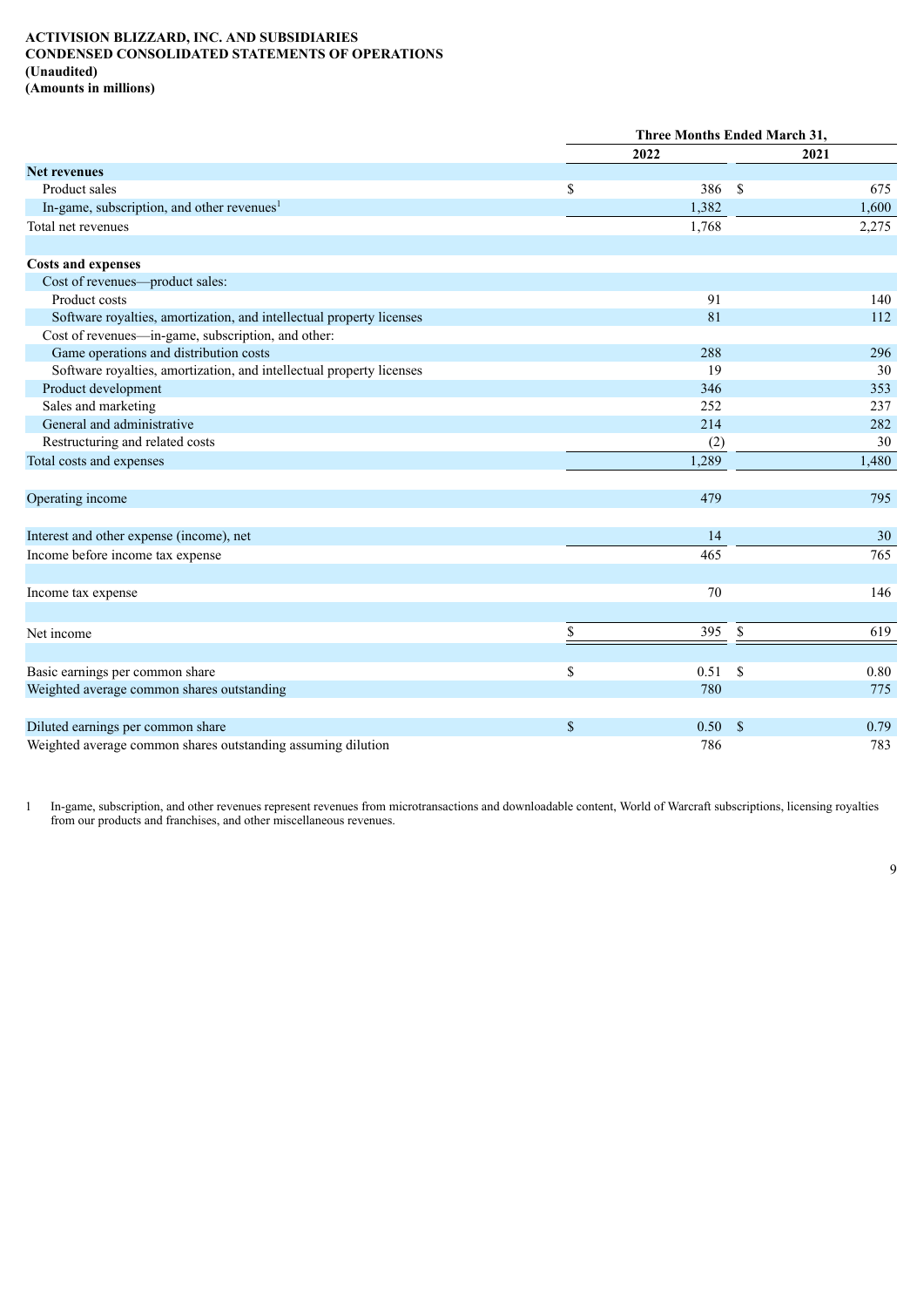## **ACTIVISION BLIZZARD, INC. AND SUBSIDIARIES CONDENSED CONSOLIDATED BALANCE SHEETS (Unaudited) (Amounts in millions)**

|                                                                           |             | March 31, 2022 |                    |                   |  |
|---------------------------------------------------------------------------|-------------|----------------|--------------------|-------------------|--|
| <b>Assets</b>                                                             |             |                |                    | December 31, 2021 |  |
| Current assets                                                            |             |                |                    |                   |  |
| Cash and cash equivalents                                                 | $\mathbf S$ | 10,967         | $\mathbf{\hat{s}}$ | 10,423            |  |
| Accounts receivable, net                                                  |             | 530            |                    | 972               |  |
| Software development                                                      |             | 433            |                    | 449               |  |
| Other current assets                                                      |             | 556            |                    | 712               |  |
| Total current assets                                                      |             | 12,486         |                    | 12,556            |  |
| Software development                                                      |             | 289            |                    | 211               |  |
| Property and equipment, net                                               |             | 174            |                    | 169               |  |
| Deferred income taxes, net                                                |             | 1,308          |                    | 1,377             |  |
| Other assets                                                              |             | 511            |                    | 497               |  |
| Intangible assets, net                                                    |             | 445            |                    | 447               |  |
| Goodwill                                                                  |             | 9,799          |                    | 9,799             |  |
| Total assets                                                              | \$          | 25,012         | $\mathbb{S}$       | 25,056            |  |
|                                                                           |             |                |                    |                   |  |
| <b>Liabilities and Shareholders' Equity</b><br><b>Current liabilities</b> |             |                |                    |                   |  |
| Accounts payable                                                          | \$          | 207            | <sup>\$</sup>      | 285               |  |
| Deferred revenues                                                         |             | 835            |                    | 1,118             |  |
| Accrued expenses and other liabilities                                    |             | 1,249          |                    | 1,008             |  |
| Total current liabilities                                                 |             | 2,291          |                    | 2,411             |  |
| Long-term debt, net                                                       |             | 3,608          |                    | 3,608             |  |
| Deferred income taxes, net                                                |             | 375            |                    | 506               |  |
| Other liabilities                                                         |             | 907            |                    | 932               |  |
| <b>Total liabilities</b>                                                  |             | 7,181          |                    | 7,457             |  |
|                                                                           |             |                |                    |                   |  |
| Shareholders' equity                                                      |             |                |                    |                   |  |
| Common stock                                                              |             |                |                    |                   |  |
| Additional paid-in capital                                                |             | 11,927         |                    | 11,715            |  |
| Treasury stock                                                            |             | (5, 563)       |                    | (5, 563)          |  |
| Retained earnings                                                         |             | 12,053         |                    | 12,025            |  |
| Accumulated other comprehensive loss                                      |             | (586)          |                    | (578)             |  |
| Total shareholders' equity                                                |             | 17,831         |                    | 17,599            |  |
| Total liabilities and shareholders' equity                                | \$          | 25,012         | \$                 | 25,056            |  |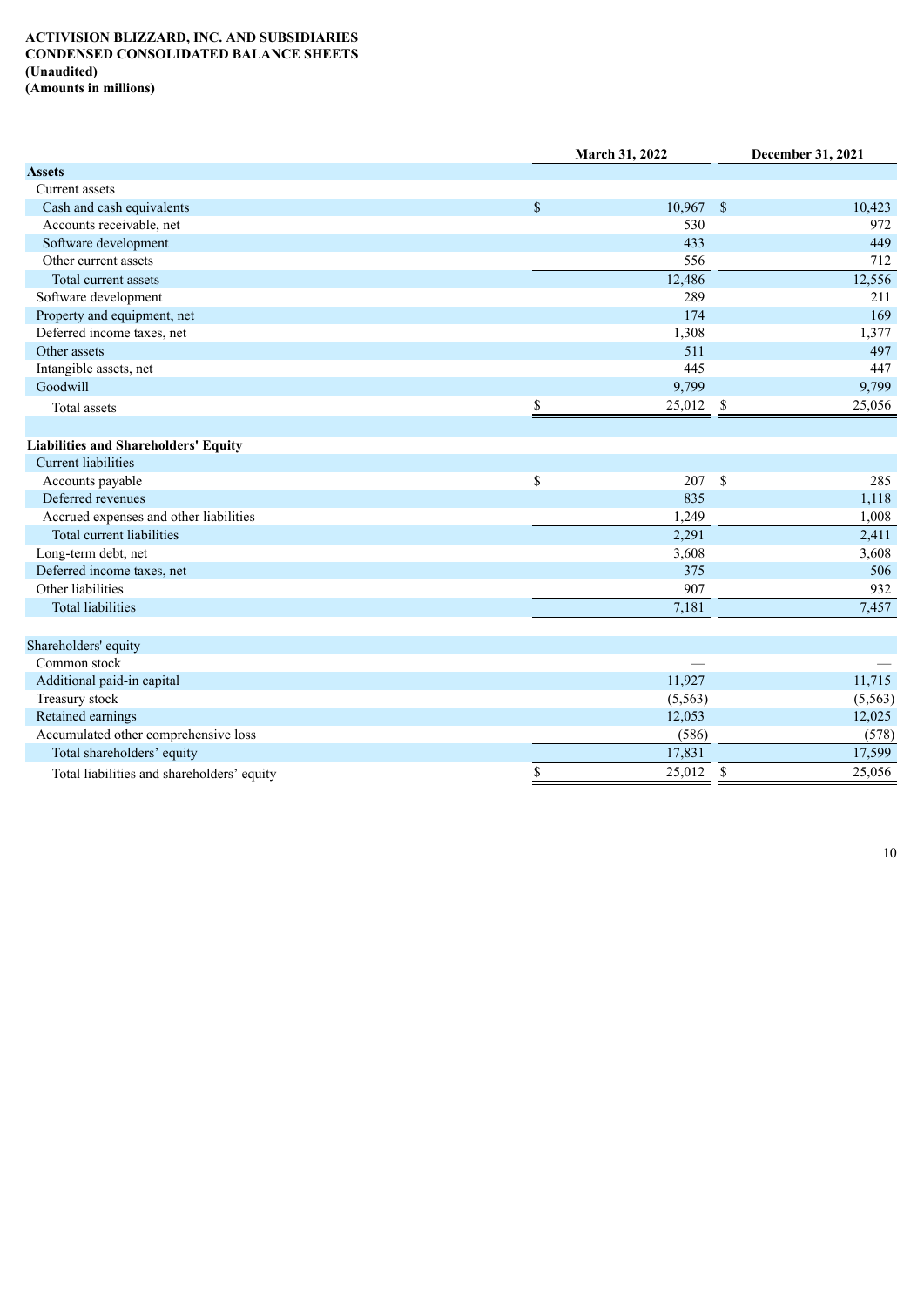## **ACTIVISION BLIZZARD, INC. AND SUBSIDIARIES SUPPLEMENTAL CASH FLOW INFORMATION (Amounts in millions)**

|                                               |  | March 31,<br>2021 |      | <b>June 30,</b><br>2021 |  | September 30,<br>2021 |     | December 31, |     | March 31, | <b>Year over Year</b> |
|-----------------------------------------------|--|-------------------|------|-------------------------|--|-----------------------|-----|--------------|-----|-----------|-----------------------|
|                                               |  |                   |      |                         |  |                       |     | 2021         |     | 2022      | % Increase (Decrease) |
| <b>Cash Flow Data</b>                         |  |                   |      |                         |  |                       |     |              |     |           |                       |
| <b>Operating Cash Flow</b>                    |  | 844               | - \$ | 388 \$                  |  | 521                   | s s | 661          | - S | 642       | $(24)\%$              |
| Capital Expenditures                          |  | 22                |      | 14                      |  | 23                    |     | 21           |     | 15        | (32)                  |
| Non-GAAP Free Cash Flow <sup>1</sup>          |  | 822               | - S  | 374 \$                  |  | 498 \$                |     | 640          | - S | 627       | (24)                  |
|                                               |  |                   |      |                         |  |                       |     |              |     |           |                       |
| Operating Cash Flow - $TTM2$                  |  | 2,948             | - \$ | 2,568 \$                |  | $2,893$ \$            |     | $2,414$ \$   |     | 2,212     | (25)                  |
| Capital Expenditures - $TTM2$                 |  | 81                |      | 82                      |  | 81                    |     | 80           |     | 73        | (10)                  |
| Non-GAAP Free Cash $Flow1$ - TTM <sup>2</sup> |  | 2,867             |      | 2.486                   |  | 2,812 \$              |     | 2,334        |     | 2,139     | $(25)\%$              |

1 Non-GAAP free cash flow represents operating cash flow minus capital expenditures.<br>2 TTM represents trailing twelve months. Operating Cash Flow for three months ended

TTM represents trailing twelve months. Operating Cash Flow for three months ended June 30, 2020, three months ended September 30, 2020, and three months ended December 31, 2020, were \$768 million, \$196 million, and \$1,140 million, respectively. Capital Expenditures for the three months ended June 30, 2020, three months ended September 30, 2020, and three months ended December 31, 2020, were \$13 million, \$24 million, and \$22 million, respectively.

11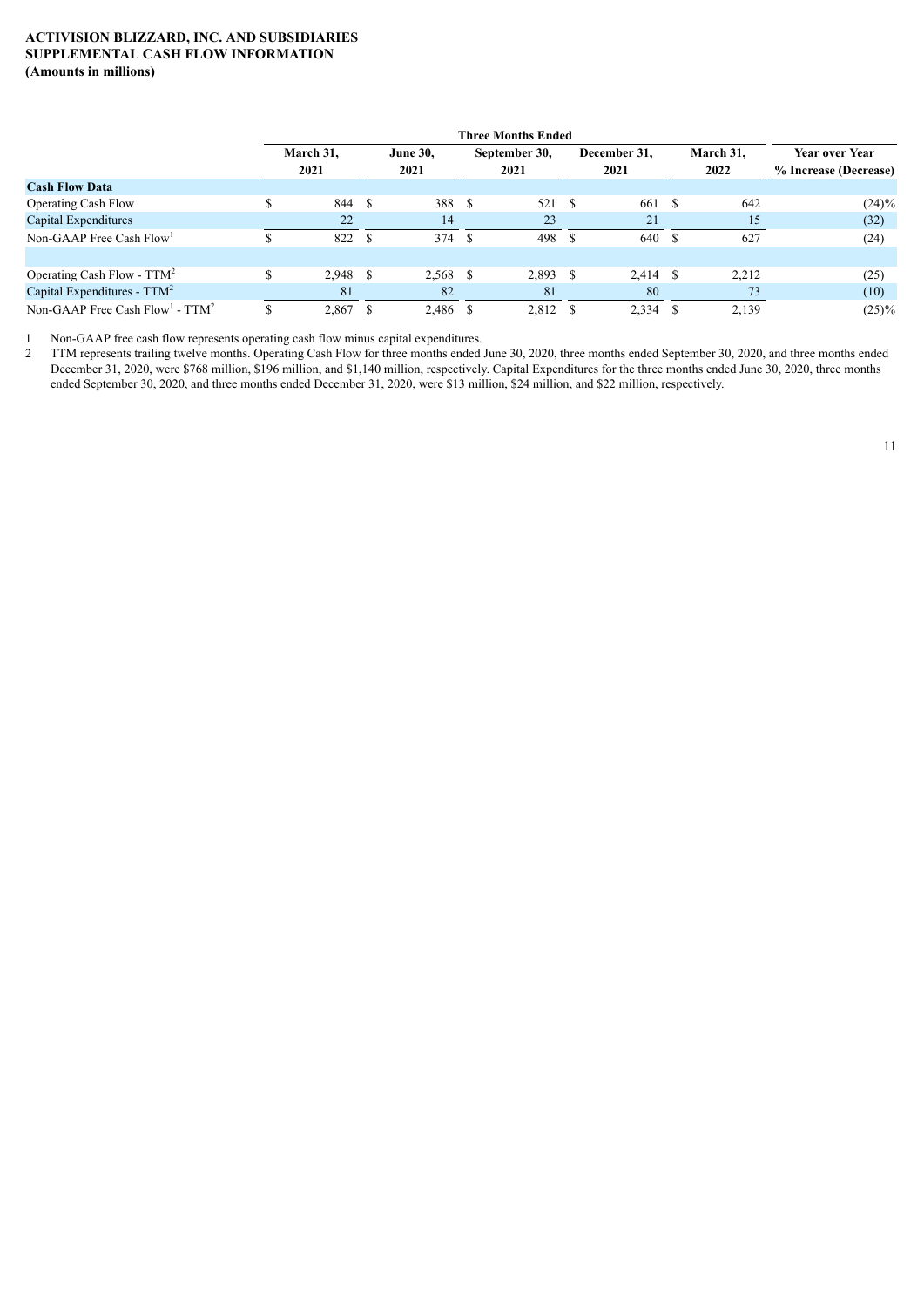## **ACTIVISION BLIZZARD, INC. AND SUBSIDIARIES RECONCILIATION OF GAAP NET INCOME TO NON-GAAP MEASURES (Amounts in millions, except per share data)**

**Three Months Ended March 31, 2022 Net Revenues Cost of Revenues— Product Sales: Product Costs Cost of Revenues— Product Sales: Software Royalties and Amortization Cost of Revenues —In-Cost of Revenues —Ingame/Subs/Other: Game Operations and Distribution Costs game/Subs/Other: Software Royalties and Royalties and<br>Amortization Product Development Sales and Marketing General and Administrative Restructuring and related costs Total Costs and Expenses** GAAP Measurement \$ 1,768 \$ 91 \$ 81 \$ 288 \$ 19 \$ 346 \$ 252 \$ 214 \$ (2) \$ 1,289 Share-based compensation<sup>1</sup>  $(4)$   $(2)$   $(53)$   $(15)$   $(24)$   $(98)$ Amortization of intangible assets<sup>2</sup>  $(2)$   $(2)$ Restructuring and related costs<sup>3</sup>  $\qquad \qquad \qquad \qquad \qquad \qquad \qquad \qquad \qquad \qquad \qquad \qquad \qquad \qquad \qquad \qquad \qquad \qquad 2$ Merger and acquisition-related fees and other expenses — — — — — — — (32) — (32) Non-GAAP Measurement  $\overline{S}$  1,768 \$ 91 \$ 77 \$ 286 \$ 19 \$ 293 \$ 237 \$ 156 \$  $\overline{S}$  1,159 Net effect of deferred revenues and related cost of revenues<sup>5</sup> 5 (287) \$ (14) \$ (38) \$ (2) \$ 2 \$ — \$ — \$ — \$ (52) **Operating Income Net Income Basic Earnings per Share Diluted Earnings per Share** GAAP Measurement  $\overline{\$}$  479 \$ 395 \$ 0.51 \$ 0.50 Share-based compensation<sup>1</sup> 98 98 0.13 0.13 0.13 Amortization of intangible assets<sup>2</sup>  $2 \qquad 2 \qquad -$ Restructuring and related costs<sup>3</sup> (2)  $(2)$  —  $(3)$ Merger and acquisition-related fees and other expenses<sup>4</sup> 32 32 0.04 0.04 Income tax impacts from items  $\alpha$ above<sup>6</sup> — (24) (0.03) (0.03) Non-GAAP Measurement  $\overline{\$}$  609 \$ 501 \$ 0.64 \$ 0.64 Net effect of deferred revenues and<br>related cost of revenues<sup>5</sup> \$ (235) \$ (204) \$ (0.26) \$ (0.26) and other expenses above<sup> $6$ </sup>

1 Reflects expenses related to share-based compensation, including \$15 million for outstanding liability awards accounted for under ASC 718.

2 Reflects amortization of intangible assets from purchase price accounting.<br>Reflects restructuring initiatives primarily severance and other restructuring

3 Reflects restructuring initiatives, primarily severance and other restructuring-related costs<br>Reflects fees and other expenses related to our proposed transaction with Microsoft Corpo

Fraction with Microsoft Corporation ("Microsoft"), primarily legal and advisory fees.<br>Reflects fees and other expenses related to our proposed transaction with Microsoft Corporation ("Microsoft"), primarily legal and advis

Reflects the net effect from deferral of revenues and (recognition) of deferred revenues, along with related cost of revenues, on certain of our online-enabled products, including the effects of taxes.

6 Reflects the income tax impact associated with the above items. Tax impact on non-GAAP pre-tax income is calculated under the same accounting principles applied to the GAAP pre-tax income under ASC 740, which employs an

The GAAP and non-GAAP earnings per share information is presented as calculated. The sum of these measures, as presented, may differ due to the impact of rounding.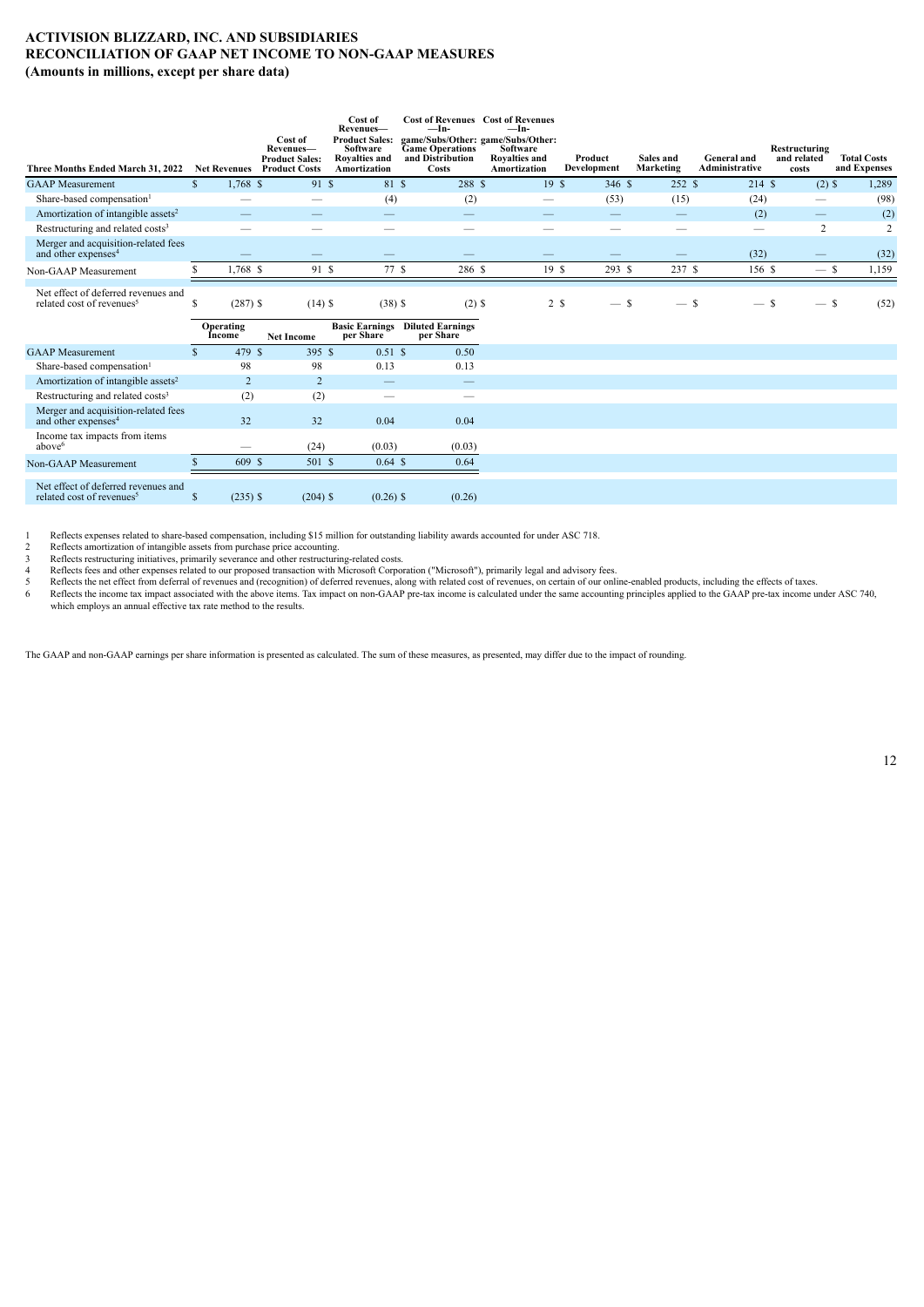## **ACTIVISION BLIZZARD, INC. AND SUBSIDIARIES RECONCILIATION OF GAAP NET INCOME TO NON-GAAP MEASURES (Amounts in millions, except per share data)**

**Three Months Ended March 31, 2021 Net Revenues Cost of Revenues— Product Sales: Product Costs Cost of Revenues— Product Sales: Software Royalties and Amortization Cost of Revenues Cost of Revenues**<br>
—In-<br> **game/Subs/Other: game/Subs/Other: Game Operations and Distribution Costs Software Royalties and Amortization Product Development Sales and Marketing General and Administrative Restructuring and related costs Total Costs and Expenses** GAAP Measurement \$ 2,275 \$ 140 \$ 112 \$ 296 \$ 30 \$ 353 \$ 237 \$ 282 \$ 30 \$ 1,480 Share-based compensation<sup>1</sup>  $\qquad \qquad \qquad \qquad$   $\qquad \qquad$   $\qquad \qquad$   $\qquad \qquad$   $\qquad \qquad$   $\qquad \qquad$   $\qquad \qquad$   $\qquad \qquad$   $\qquad \qquad$   $\qquad \qquad$   $\qquad \qquad$   $\qquad \qquad$   $\qquad \qquad$   $\qquad \qquad$   $\qquad \qquad$   $\qquad \qquad$   $\qquad \qquad$   $\qquad \qquad$   $\qquad \qquad$   $\qquad \qquad$   $\q$ Amortization of intangible assets<sup>2</sup>  $(3)$   $(2)$   $(5)$ Restructuring and related costs<sup>3</sup>  $\qquad \qquad \qquad \qquad \qquad \qquad \qquad \qquad \qquad$   $\qquad$   $\qquad$   $\qquad$   $\qquad$   $\qquad$   $\qquad$   $\qquad$   $\qquad$   $\qquad$   $\qquad$   $\qquad$   $\qquad$   $\qquad$   $\qquad$   $\qquad$   $\qquad$   $\qquad$   $\qquad$   $\qquad$   $\qquad$   $\qquad$ Non-GAAP Measurement  $\overline{S}$  2,275 \$ 140 \$ 106 \$ 296 \$ 27 \$ 337 \$ 232 \$ 156 \$  $\overline{S}$  5 1,294 Net effect of deferred revenues and<br>related east of revenues<sup>4</sup> related cost of revenues<sup>4</sup> 5 (209) \$ (13) \$ (64) \$ — \$ — \$ — \$ — \$ (77) **Operating Income Net Income Basic Earnings per Share Diluted Earnings per Share** GAAP Measurement  $\overline{\text{S}}$  795 \$ 619 \$ 0.80 \$ 0.79<br>Share-based compensation<sup>1</sup> 151 151 0.20 0.19 Share-based compensation<sup>1</sup>  $151$   $151$   $0.20$   $0.19$ Amortization of intangible assets<sup>2</sup>  $\qquad 5 \qquad \qquad 5 \qquad \qquad 0.01 \qquad \qquad 0.01$ Restructuring and related  $\cos^3$  30 30 0.04 0.04 0.04 Share-based compensation

| Net effect of deferred revenues and   |  |       |        |  |
|---------------------------------------|--|-------|--------|--|
| related cost of revenues <sup>4</sup> |  | .107) | (0.14) |  |

above<sup>5</sup> — (37) (0.05) (0.05) (0.05) Non-GAAP Measurement  $\overline{\text{S}}$  981 \$ 768 \$ 0.99 \$ 0.98

1 Reflects expenses related to share-based compensation.

Income tax impacts from items<br>above<sup>5</sup>

5

2 Reflects amortization of intangible assets from purchase price accounting.<br>Reflects restructuring initiatives primarily severance and other restructuring.

3 Reflects restructuring initiatives, primarily severance and other restructuring-related costs.<br>4 Reflects the net effect from deferral of revenues and (recognition) of deferred revenues, along with related cost of revenu

Reflects the income tax impact associated with the above items. Tax impact on non-GAAP pre-tax income is calculated under the same accounting principles applied to the GAAP pre-tax income under ASC 740, which employs an annual effective tax rate method to the results.

The GAAP and non-GAAP earnings per share information is presented as calculated. The sum of these measures, as presented, may differ due to the impact of rounding.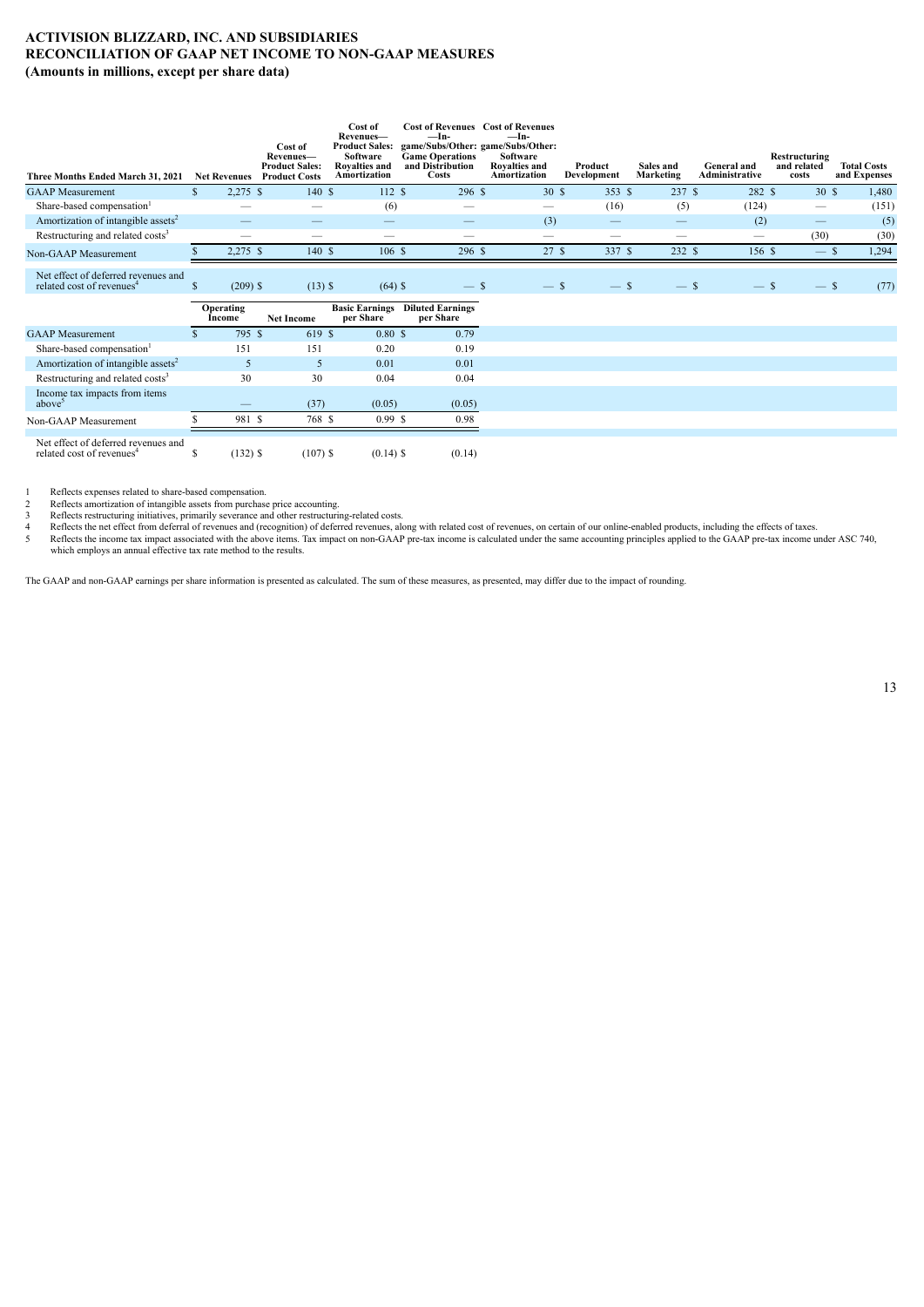## **ACTIVISION BLIZZARD, INC. AND SUBSIDIARIES OPERATING SEGMENTS INFORMATION (Amounts in millions)**

| <b>Three Months Ended</b>              |   | March 31, 2022    |   |                 |               |      |     |              |               | \$ Increase / (Decrease) |      |                 |      |    |  |       |
|----------------------------------------|---|-------------------|---|-----------------|---------------|------|-----|--------------|---------------|--------------------------|------|-----------------|------|----|--|-------|
|                                        |   | <b>Activision</b> |   | <b>Blizzard</b> |               | King |     | Total        |               | <b>Activision</b>        |      | <b>Blizzard</b> | King |    |  | Total |
| <b>Segment Net Revenues</b>            |   |                   |   |                 |               |      |     |              |               |                          |      |                 |      |    |  |       |
| Net revenues from external customers   |   | 453               |   | 265             | <sup>\$</sup> | 682  |     | .400         | S             | (438)                    | - S  | (193)           | -S   | 73 |  | (558) |
| Intersegment net revenues <sup>1</sup> |   | __                |   | q               |               |      |     | $\mathbf{Q}$ |               |                          |      | (16)            |      | __ |  | (16)  |
| Segment net revenues                   |   | 453               |   | 274             |               | 682  |     | 1.409        |               | (438)                    |      | (209)           |      | 73 |  | (574) |
|                                        |   |                   |   |                 |               |      |     |              |               |                          |      |                 |      |    |  |       |
| <b>Segment operating income</b>        | S | 59                | S | 53              | \$            | 243  | - S | 355          | <sup>\$</sup> | (383)                    | - \$ | $(155)$ \$      |      | 40 |  | (498) |
|                                        |   |                   |   |                 |               |      |     |              |               |                          |      |                 |      |    |  |       |
| <b>Operating Margin</b>                |   |                   |   |                 |               |      |     | 25.2 %       |               |                          |      |                 |      |    |  |       |

|                                        |                   | March 31, 2021 |                 |        |      |      |      |        |  |  |
|----------------------------------------|-------------------|----------------|-----------------|--------|------|------|------|--------|--|--|
|                                        | <b>Activision</b> |                | <b>Blizzard</b> |        |      | King |      | Total  |  |  |
| <b>Segment Net Revenues</b>            |                   |                |                 |        |      |      |      |        |  |  |
| Net revenues from external customers   | \$                | 891            | -S              | 458 \$ |      | 609  | - \$ | 1,958  |  |  |
| Intersegment net revenues <sup>1</sup> |                   |                |                 | 25     |      |      |      | 25     |  |  |
| Segment net revenues                   |                   | 891            |                 | 483    |      | 609  |      | 1,983  |  |  |
|                                        |                   |                |                 |        |      |      |      |        |  |  |
| <b>Segment operating income</b>        | \$                | 442            | S               | 208    | - \$ | 203  | - S  | 853    |  |  |
|                                        |                   |                |                 |        |      |      |      |        |  |  |
| <b>Operating Margin</b>                |                   |                |                 |        |      |      |      | 43.0 % |  |  |

1 Intersegment revenues reflect licensing and service fees charged between segments.

Our operating segments are consistent with the manner in which our operations are reviewed and managed by our Chief Executive Officer, who is our chief operating decision maker ("CODM"). The CODM reviews segment performance exclusive of: the impact of the change in deferred revenues and related cost of revenues with respect to certain of our online-enabled games; share-based compensation expense (including liability awards accounting for under ASC 718); amortization of intangible assets as a result of purchase price accounting; fees and other expenses (including legal fees, costs, expenses and accruals) related to acquisitions, associated integration activities, and financings; certain restructuring and related costs; and other non-cash charges. **See the following page for the reconciliation tables of segment revenues and operating income to consolidated net revenues and consolidated income before income tax expense.**

Our operating segments are also consistent with our internal organization structure, the way we assess operating performance and allocate resources, and the availability of separate financial information. We do not aggregate operating segments.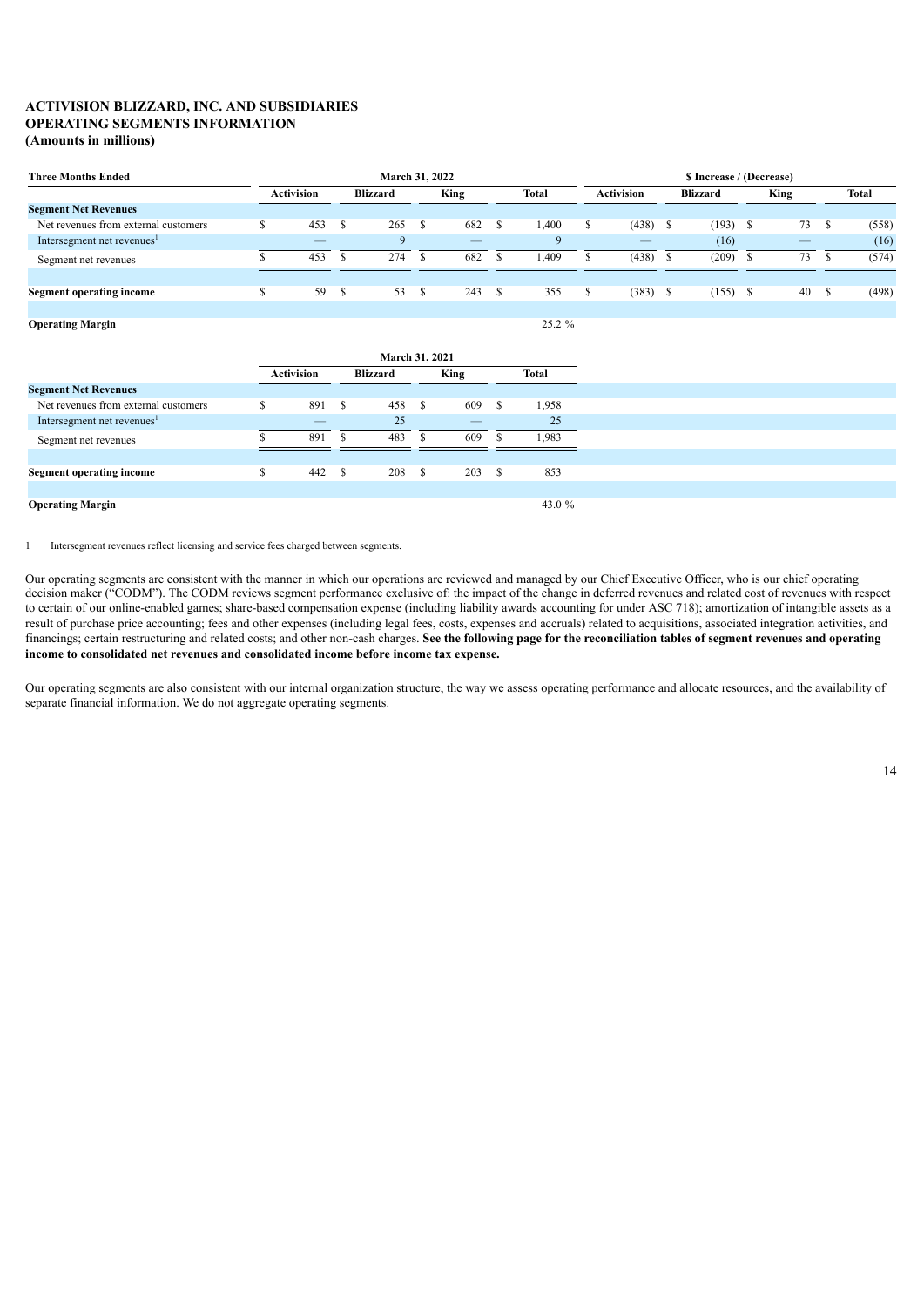## **ACTIVISION BLIZZARD, INC. AND SUBSIDIARIES OPERATING SEGMENTS INFORMATION (Amounts in millions)**

|                                                                                                           |               | Three Months Ended March 31, |    |       |
|-----------------------------------------------------------------------------------------------------------|---------------|------------------------------|----|-------|
|                                                                                                           |               | 2022                         |    | 2021  |
| <b>Reconciliation to consolidated net revenues:</b>                                                       |               |                              |    |       |
| Segment net revenues                                                                                      | \$            | 1,409                        | -S | 1,983 |
| Revenues from non-reportable segments <sup>1</sup>                                                        |               | 81                           |    | 108   |
| Net effect from recognition (deferral) of deferred net revenues <sup>2</sup>                              |               | 287                          |    | 209   |
| Elimination of intersegment revenues <sup>3</sup>                                                         |               | (9)                          |    | (25)  |
| Consolidated net revenues                                                                                 |               | 1,768                        |    | 2,275 |
|                                                                                                           |               |                              |    |       |
| Reconciliation to consolidated income before income tax expense:                                          |               |                              |    |       |
| Segment operating income                                                                                  | $\mathbf{\$}$ | 355S                         |    | 853   |
| Operating income (loss) from non-reportable segments <sup>1</sup>                                         |               | 19                           |    | (4)   |
| Net effect from recognition (deferral) of deferred net revenues and related cost of revenues <sup>2</sup> |               | 235                          |    | 132   |
| Share-based compensation expense <sup>4</sup>                                                             |               | (98)                         |    | (151) |
| Amortization of intangible assets                                                                         |               | (2)                          |    | (5)   |
| Restructuring and related costs <sup>5</sup>                                                              |               |                              |    | (30)  |
| Merger and acquisition-related fees and other expenses <sup>6</sup>                                       |               | (32)                         |    |       |
| Consolidated operating income                                                                             |               | 479                          |    | 795   |
| Interest and other expense (income), net                                                                  |               | 14                           |    | 30    |
| Consolidated income before income tax expense (benefit)                                                   |               | 465                          |    | 765   |

1 Includes other income and expenses outside of our reportable segments, including our distribution business and unallocated corporate income and expenses.<br>2 Reflects the net effect from (deferral) of revenues and recognit

2 Reflects the net effect from (deferral) of revenues and recognition of deferred revenues, along with related cost of revenues, on certain of our online-enabled products.<br>Intersegment revenues reflect licensing and servic Intersegment revenues reflect licensing and service fees charged between segments.

4 Reflects expenses related to share-based compensation, including liability awards accounted for under ASC 718.

5 Reflects restructuring initiatives, primarily severance and other restructuring-related costs.

6 Reflects fees and other expenses related to our proposed transaction with Microsoft, primarily legal and advisory fees.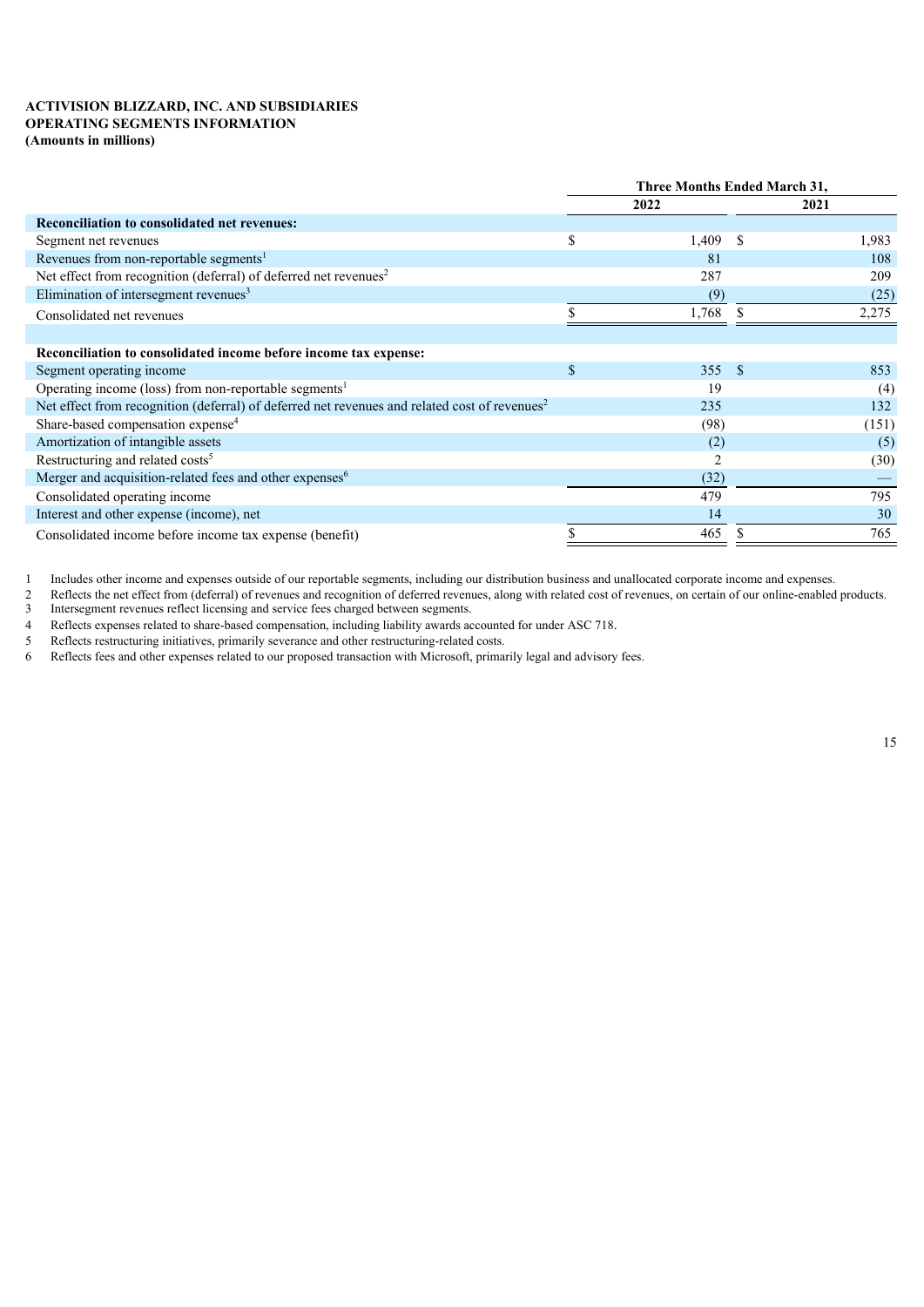## **ACTIVISION BLIZZARD, INC. AND SUBSIDIARIES NET REVENUES BY DISTRIBUTION CHANNEL (Amounts in millions)**

|                                             |     | <b>Three Months Ended</b> |             |    |        |                       |                   |            |            |  |  |  |  |
|---------------------------------------------|-----|---------------------------|-------------|----|--------|-----------------------|-------------------|------------|------------|--|--|--|--|
|                                             |     | <b>March 31, 2022</b>     |             |    |        | <b>March 31, 2021</b> | <b>S</b> Increase |            | % Increase |  |  |  |  |
|                                             |     | Amount                    | % of Total  |    | Amount | % of Total            |                   | (Decrease) | (Decrease) |  |  |  |  |
| <b>Net Revenues by Distribution Channel</b> |     |                           |             |    |        |                       |                   |            |            |  |  |  |  |
| Digital online channels <sup>2</sup>        | \$. | 1,589                     | $90\%$ \$   |    | 2,006  | 88 % \$               |                   | (417)      | $(21)\%$   |  |  |  |  |
| Retail channels                             |     | 85                        | 5           |    | 149    |                       |                   | (64)       | (43)       |  |  |  |  |
| Other <sup>3</sup>                          |     | 94                        | 5           |    | 120    | 5                     |                   | (26)       | (22)       |  |  |  |  |
| Total consolidated net revenues             |     | 1,768                     | $100 \%$ \$ |    | 2,275  | $100 \%$ \$           |                   | (507)      | (22)       |  |  |  |  |
|                                             |     |                           |             |    |        |                       |                   |            |            |  |  |  |  |
| Change in deferred revenues <sup>4</sup>    |     |                           |             |    |        |                       |                   |            |            |  |  |  |  |
| Digital online channels <sup>2</sup>        | \$  | (222)                     |             | \$ | (141)  |                       |                   |            |            |  |  |  |  |
| Retail channels                             |     | (64)                      |             |    | (74)   |                       |                   |            |            |  |  |  |  |
| Other <sup>3</sup>                          |     | (1)                       |             |    | 6      |                       |                   |            |            |  |  |  |  |
| Total changes in deferred revenues          |     | (287)                     |             |    | (209)  |                       |                   |            |            |  |  |  |  |

1 The percentages of total are presented as calculated. Therefore, the sum of these percentages, as presented, may differ due to the impact of rounding.

2 Net revenues from Digital online channels represent revenues from digitally-distributed downloadable content, microtransactions, subscriptions, and products, as well as licensing royalties.

3 Net revenues from Other primarily include revenues from our distribution business, the Overwatch League, and the Call of Duty League.

4 Reflects the net effect from deferral of revenues and (recognition) of deferred revenues on certain of our online-enabled products.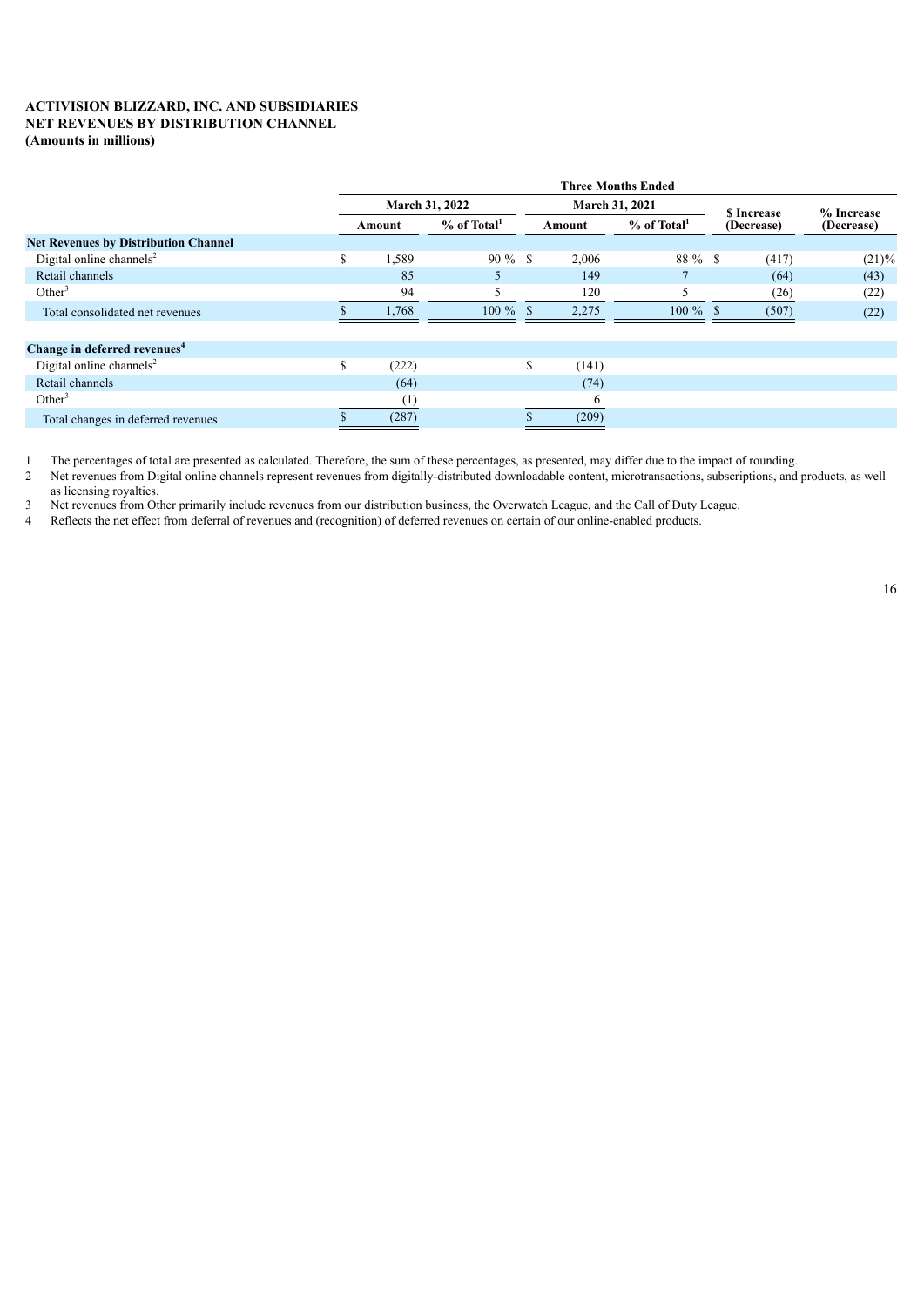## **ACTIVISION BLIZZARD, INC. AND SUBSIDIARIES NET REVENUES BY PLATFORM (Amounts in millions)**

|                                          |              | <b>Three Months Ended</b> |                         |              |              |                           |                   |            |            |  |  |  |
|------------------------------------------|--------------|---------------------------|-------------------------|--------------|--------------|---------------------------|-------------------|------------|------------|--|--|--|
|                                          |              |                           | March 31, 2022          |              |              | <b>March 31, 2021</b>     | <b>S</b> Increase |            | % Increase |  |  |  |
|                                          |              | Amount                    | % of Total <sup>1</sup> |              | Amount       | $%$ of Total <sup>1</sup> |                   | (Decrease) | (Decrease) |  |  |  |
| <b>Net Revenues by Platform</b>          |              |                           |                         |              |              |                           |                   |            |            |  |  |  |
| Console                                  | S            | 484                       | $27 \%$ \$              |              | 799          | $35 \%$ \$                |                   | (315)      | (39)%      |  |  |  |
| PC                                       |              | 383                       | 22                      |              | 622          | 27                        |                   | (239)      | (38)       |  |  |  |
| Mobile and ancillary <sup>2</sup>        |              | 807                       | 46                      |              | 734          | 32                        |                   | 73         | 10         |  |  |  |
| Other <sup>3</sup>                       |              | 94                        | 5                       |              | 120          | 5                         |                   | (26)       | (22)       |  |  |  |
| Total consolidated net revenues          |              | 1,768                     | $100\%$                 | -S           | 2,275        | $100 \%$                  | -S                | (507)      | (22)       |  |  |  |
|                                          |              |                           |                         |              |              |                           |                   |            |            |  |  |  |
| Change in deferred revenues <sup>4</sup> |              |                           |                         |              |              |                           |                   |            |            |  |  |  |
| Console                                  | $\mathbb{S}$ | (221)                     |                         | $\mathbb{S}$ | (173)        |                           |                   |            |            |  |  |  |
| PC                                       |              | (80)                      |                         |              | (45)         |                           |                   |            |            |  |  |  |
| Mobile and ancillary <sup>2</sup>        |              | 15                        |                         |              | 3            |                           |                   |            |            |  |  |  |
| Other <sup>3</sup>                       |              | (1)                       |                         |              | <sub>(</sub> |                           |                   |            |            |  |  |  |
| Total changes in deferred revenues       |              | (287)                     |                         |              | (209)        |                           |                   |            |            |  |  |  |

1 The percentages of total are presented as calculated. Therefore, the sum of these percentages, as presented, may differ due to the impact of rounding.<br>2 Net revenues from Mobile and ancillary primarily include revenues f

2 Net revenues from Mobile and ancillary primarily include revenues from mobile devices.

3 Net revenues from Other primarily include revenues from our distribution business, the Overwatch League, and the Call of Duty League.

4 Reflects the net effect from deferral of revenues and (recognition) of deferred revenues on certain of our online-enabled products.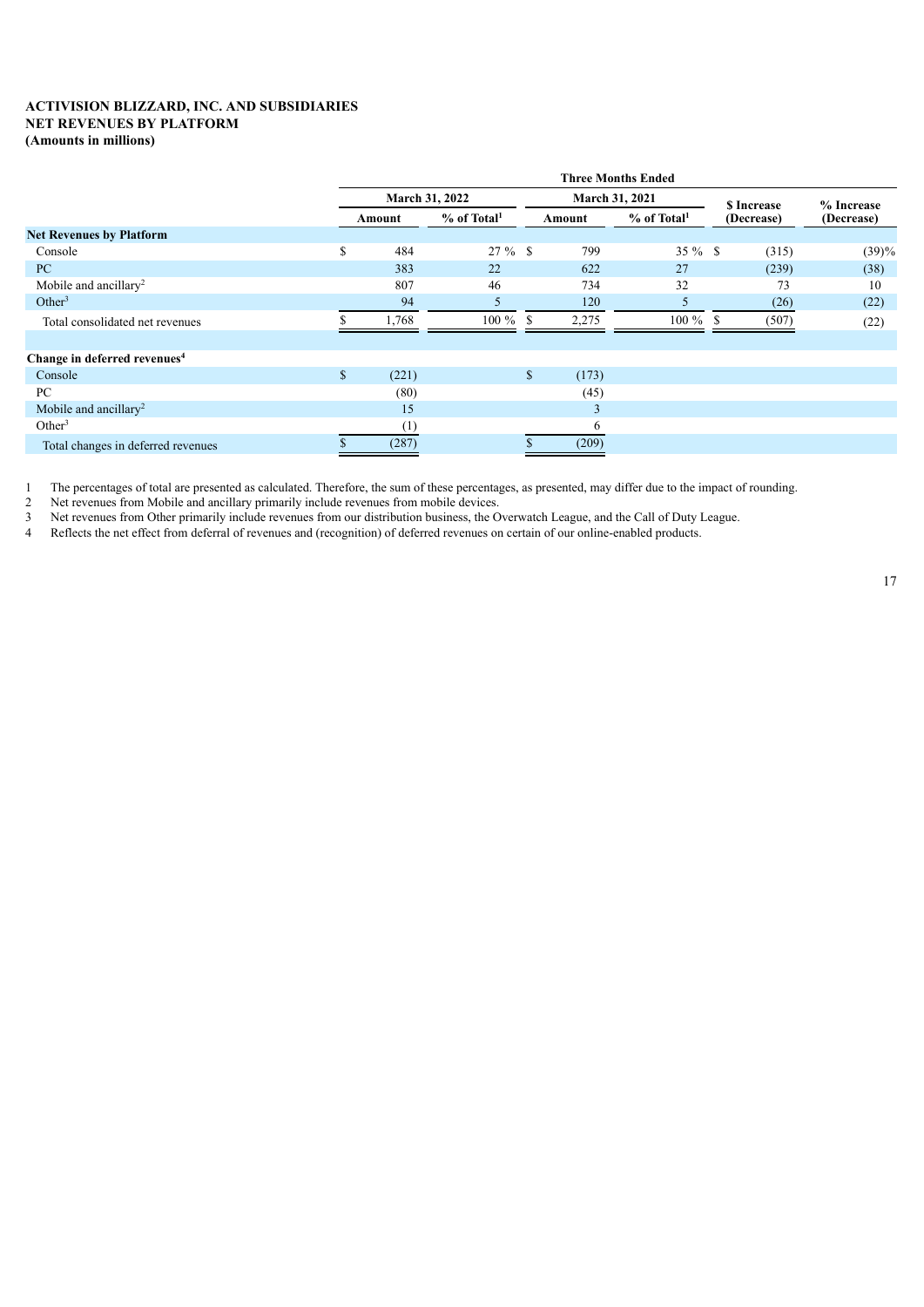## **ACTIVISION BLIZZARD, INC. AND SUBSIDIARIES NET REVENUES BY GEOGRAPHIC REGION (Amounts in millions)**

|                                          |    | <b>Three Months Ended</b> |                           |    |                       |                         |                   |            |            |  |  |  |  |
|------------------------------------------|----|---------------------------|---------------------------|----|-----------------------|-------------------------|-------------------|------------|------------|--|--|--|--|
|                                          |    | <b>March 31, 2022</b>     |                           |    | <b>March 31, 2021</b> |                         | <b>S</b> Increase |            | % Increase |  |  |  |  |
|                                          |    | Amount                    | $%$ of Total <sup>1</sup> |    | Amount                | % of Total <sup>1</sup> |                   | (Decrease) | (Decrease) |  |  |  |  |
| <b>Net Revenues by Geographic Region</b> |    |                           |                           |    |                       |                         |                   |            |            |  |  |  |  |
| Americas                                 | S  | 1,016                     | 57 % \$                   |    | 1,307                 | 57 % \$                 |                   | (291)      | $(22)\%$   |  |  |  |  |
| EMEA <sup>2</sup>                        |    | 527                       | 30                        |    | 731                   | 32                      |                   | (204)      | (28)       |  |  |  |  |
| Asia Pacific                             |    | 225                       | 13                        |    | 237                   | 10                      |                   | (12)       | (5)        |  |  |  |  |
| Total consolidated net revenues          |    | 1,768                     | $100 \%$ \$               |    | 2,275                 | $100 \%$ \$             |                   | (507)      | (22)       |  |  |  |  |
|                                          |    |                           |                           |    |                       |                         |                   |            |            |  |  |  |  |
| Change in deferred revenues <sup>3</sup> |    |                           |                           |    |                       |                         |                   |            |            |  |  |  |  |
| Americas                                 | \$ | (174)                     |                           | \$ | (121)                 |                         |                   |            |            |  |  |  |  |
| EMEA <sup>2</sup>                        |    | (93)                      |                           |    | (65)                  |                         |                   |            |            |  |  |  |  |
| Asia Pacific                             |    | (20)                      |                           |    | (23)                  |                         |                   |            |            |  |  |  |  |
| Total changes in deferred revenues       |    | (287)                     |                           |    | (209)                 |                         |                   |            |            |  |  |  |  |

1 The percentages of total are presented as calculated. Therefore, the sum of these percentages, as presented, may differ due to the impact of rounding.

2 Net revenues from EMEA consist of the Europe, Middle East, and Africa geographic regions.

3 Reflects the net effect from deferral of revenues and (recognition) of deferred revenues on certain of our online-enabled products.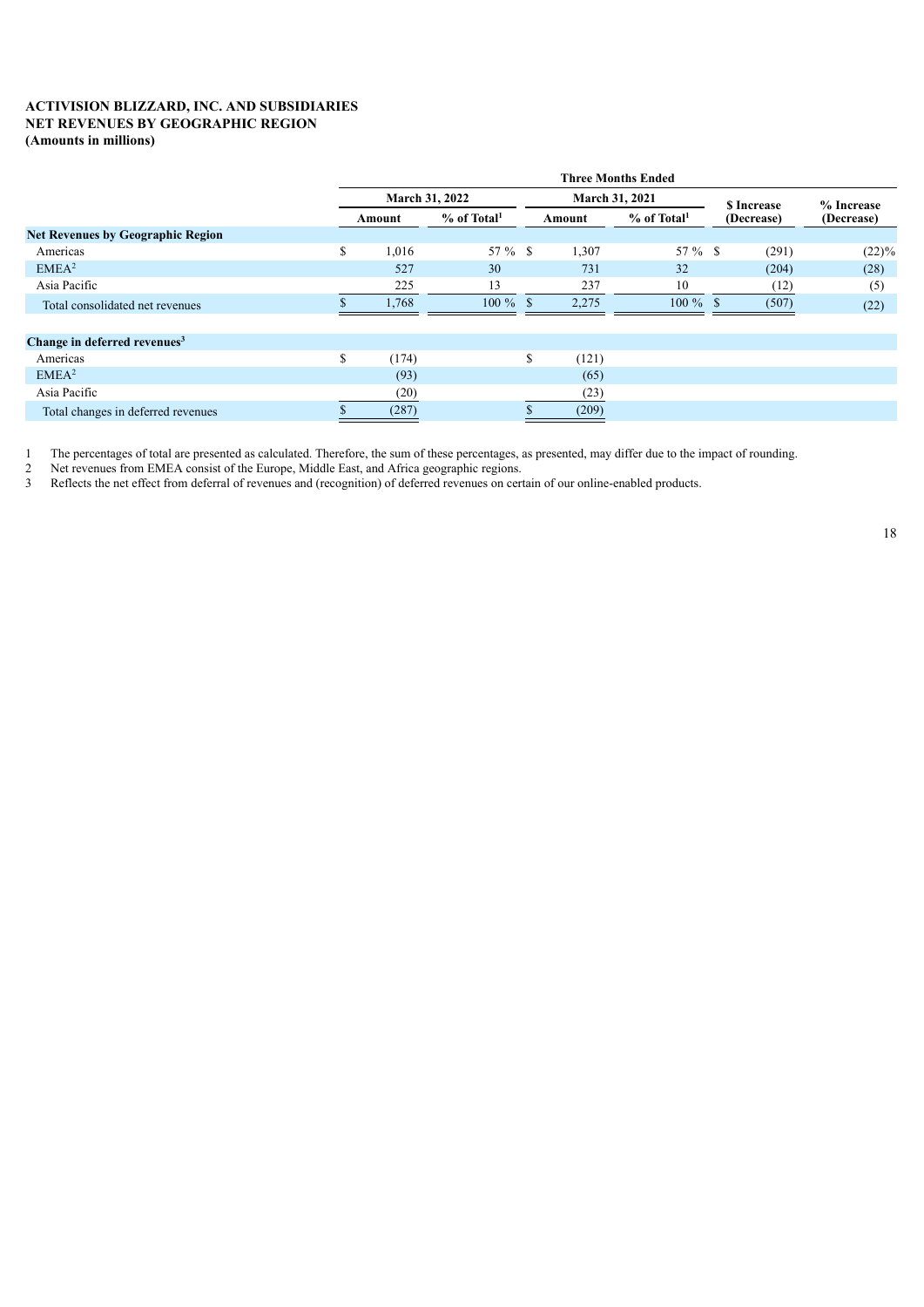## **ACTIVISION BLIZZARD, INC. AND SUBSIDIARIES EBITDA AND ADJUSTED EBITDA (Amounts in millions)**

|                                                                              |   |                         |               |                       |    |                      |               |                   |    | <b>Trailing Twelve</b><br><b>Months Ended</b> |
|------------------------------------------------------------------------------|---|-------------------------|---------------|-----------------------|----|----------------------|---------------|-------------------|----|-----------------------------------------------|
|                                                                              |   | <b>June 30,</b><br>2021 |               | September 30,<br>2021 |    | December 31,<br>2021 |               | March 31,<br>2022 |    | March 31,<br>2022                             |
| <b>GAAP Net Income</b>                                                       |   | 876                     | <sup>\$</sup> | 639                   | -S | 564                  | <sup>\$</sup> | 395               | -S | 2,474                                         |
| Interest and other expense (income), net                                     |   | (43)                    |               | 65                    |    | 45                   |               | 14                |    | -81                                           |
| Provision for income taxes                                                   |   | 126                     |               | 120                   |    | 73                   |               | 70                |    | 389                                           |
| Depreciation and amortization                                                |   | 28                      |               | 27                    |    | 27                   |               | 24                |    | 106                                           |
| <b>EBITDA</b>                                                                |   | 987                     |               | 851                   |    | 709                  |               | 503               |    | 3,050                                         |
|                                                                              |   |                         |               |                       |    |                      |               |                   |    |                                               |
| Share-based compensation expense <sup>1</sup>                                |   | 43                      |               | 64                    |    | 249                  |               | 98                |    | 454                                           |
| Restructuring and related costs <sup>2</sup>                                 |   | 13                      |               | 3                     |    | 30                   |               | (2)               |    | 44                                            |
| Merger and acquisition-related fees and other<br>expenses <sup>3</sup>       |   |                         |               |                       |    |                      |               | 32                |    | 32                                            |
| <b>Adjusted EBITDA</b>                                                       |   | 1,043                   | S.            | 918                   | -S | 988                  | S             | 631               |    | 3,580                                         |
|                                                                              |   |                         |               |                       |    |                      |               |                   |    |                                               |
| Change in deferred net revenues and related cost of<br>revenues <sup>4</sup> | ъ | $(276)$ \$              |               | $(154)$ \$            |    | 215                  | S             | $(235)$ \$        |    | (450)                                         |

1 Reflects expenses related to share-based compensation, including liability awards accounted for under ASC 718.

2 Reflects restructuring initiatives, primarily severance and other restructuring-related costs.

3 Reflects fees and other expenses related to our proposed transaction with Microsoft, primarily legal and advisory fees.<br>4 Reflects the net effect from deferral of revenues and (recognition) of deferred revenues, along wi

Reflects the net effect from deferral of revenues and (recognition) of deferred revenues, along with related cost of revenues, on certain of our online-enabled products.